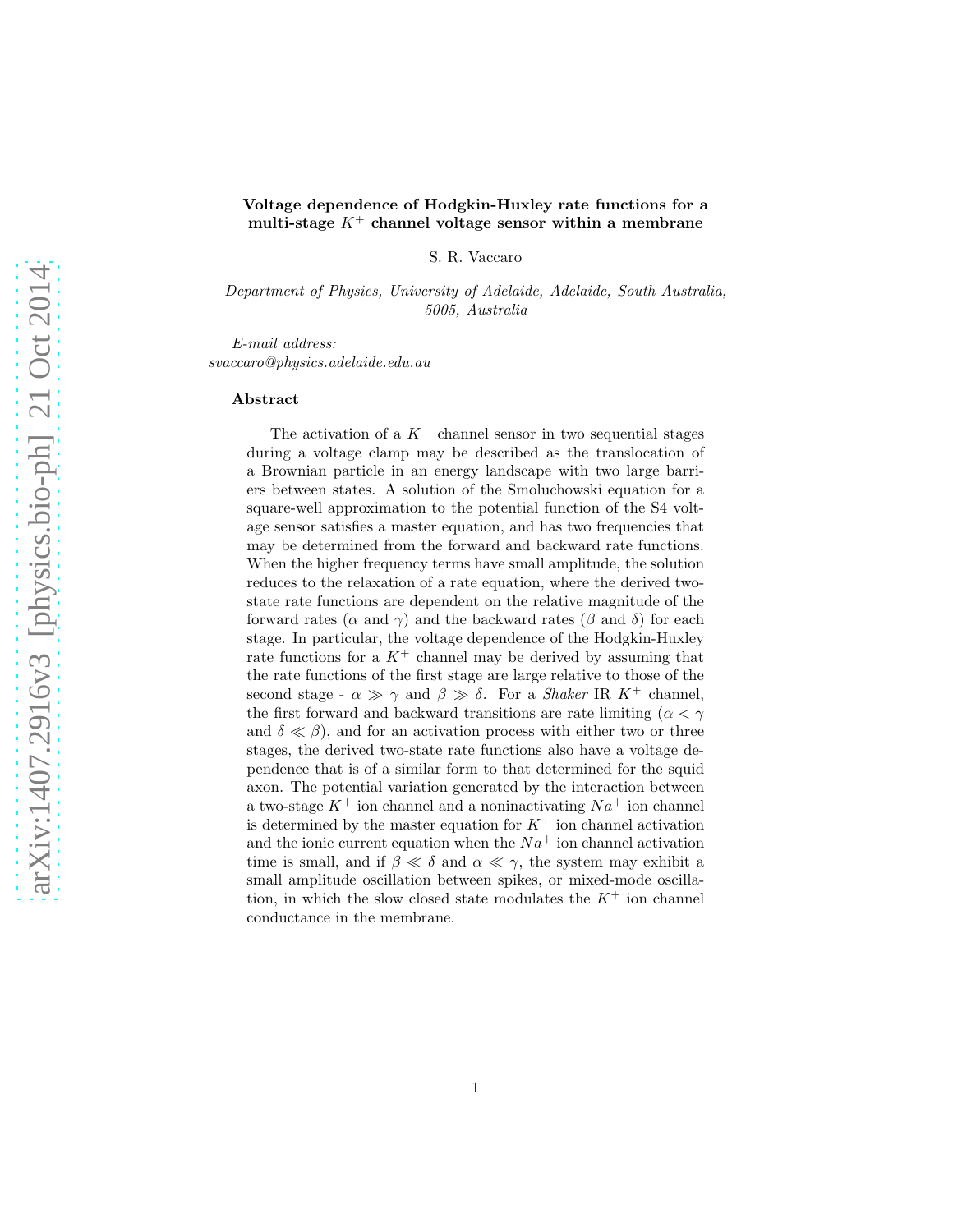### INTRODUCTION

Based on the the measurement of increased  $Na^+$  and  $K^+$  ion channel conductance during a depolarizing voltage clamp of the squid axon membrane, Hodgkin and Huxley (HH) proposed a model of the action potential which accounted for the threshold potential, the refractory period and the speed of transmission of the impulse [\[1\]](#page-19-0). The  $Na^+$  and  $K^+$  ionic conductance was described by activation variables  $m$  and  $n$  and an inactivation variable  $h$ , that each satisfy a first-order rate equation with empirical transition rate functions that depend on the potential difference  $V$  across the membrane [\[1\]](#page-19-0). It was assumed that the voltage sensitivity of  $m$ ,  $n$  and  $h$  is dependent on the transverse movement of charged gating particles when the electric field within the membrane is changed. The existence of a delay in the increase of the  $K^+$  and  $Na^+$ conductance, and the transient nature of the  $Na<sup>+</sup>$  conductance increase were represented by  $g_K \propto n^4$  and  $g_{Na} \propto m^3 h$ . The HH model has been applied to ion channels in cardiac Purkinje fibres [\[2\]](#page-19-1), toad myelinated neuron [\[3\]](#page-19-2), gastropod neuron (including an A-type inactivating  $K^+$  channel) [\[4\]](#page-19-3), and a bursting pacemaker neuron in the mollusc *Aplysia* [\[5\]](#page-19-4).

The activation variable for the squid axon  $K^+$  channel satisfies a rate equation

$$
\frac{dn}{dt} = \alpha_n - (\alpha_n + \beta_n)n,\tag{1}
$$

where the empirical forward and backward rate functions are of the form

<span id="page-1-0"></span>
$$
\alpha_n = \frac{C(V-A)}{1-\exp[-B(V-A)]},\tag{2}
$$

$$
\beta_n = E \exp[-DV], \tag{3}
$$

V is the membrane voltage, and A to E are constants. The HH rate functions  $\alpha_n$  and  $\beta_n$  have been successful in describing activation in a wide variety of ion channels because  $\alpha_n$  represents the exponential dependence on V for small depolarizations and the almost linear dependence on V for large clamp potentials, and  $\beta_n$  represents the exponential voltage dependence of the rate constant for a large hyperpolarization. The expression for  $\alpha_n$  in Eq. [\(2\)](#page-1-0) may be obtained from a solution to the Smoluchowski equation for the probability density of states of the voltage sensor, when the potential function is linear in the tranverse coordinate  $Z$  [\[6,](#page-19-5) [7\]](#page-19-6), and a rate equation for activation may be derived if there is a large diffusion or potential barrier between closed and open states [\[8\]](#page-19-7). However, in view of the presence of negative residues on the S2 and S3 segments within the voltage sensing domain (VSD), as well as induced charge at the dielectric boundary of the membrane, the potential function for the S4 sensor is a nonlinear function of  $Z$  for each potential  $V$  [\[9,](#page-19-8) [10\]](#page-19-9).

By expressing a cloned *Shaker* IR K<sup>+</sup> channel in *Xenopus* oocytes, contamination with endogenous currents is minimized, and permits a more accurate determination of the ionic and gating currents across the membrane [\[11\]](#page-19-10). Assuming that channel opening occurs when the voltage sensor in each of the four subunits is activated through two transitions between three states, followed by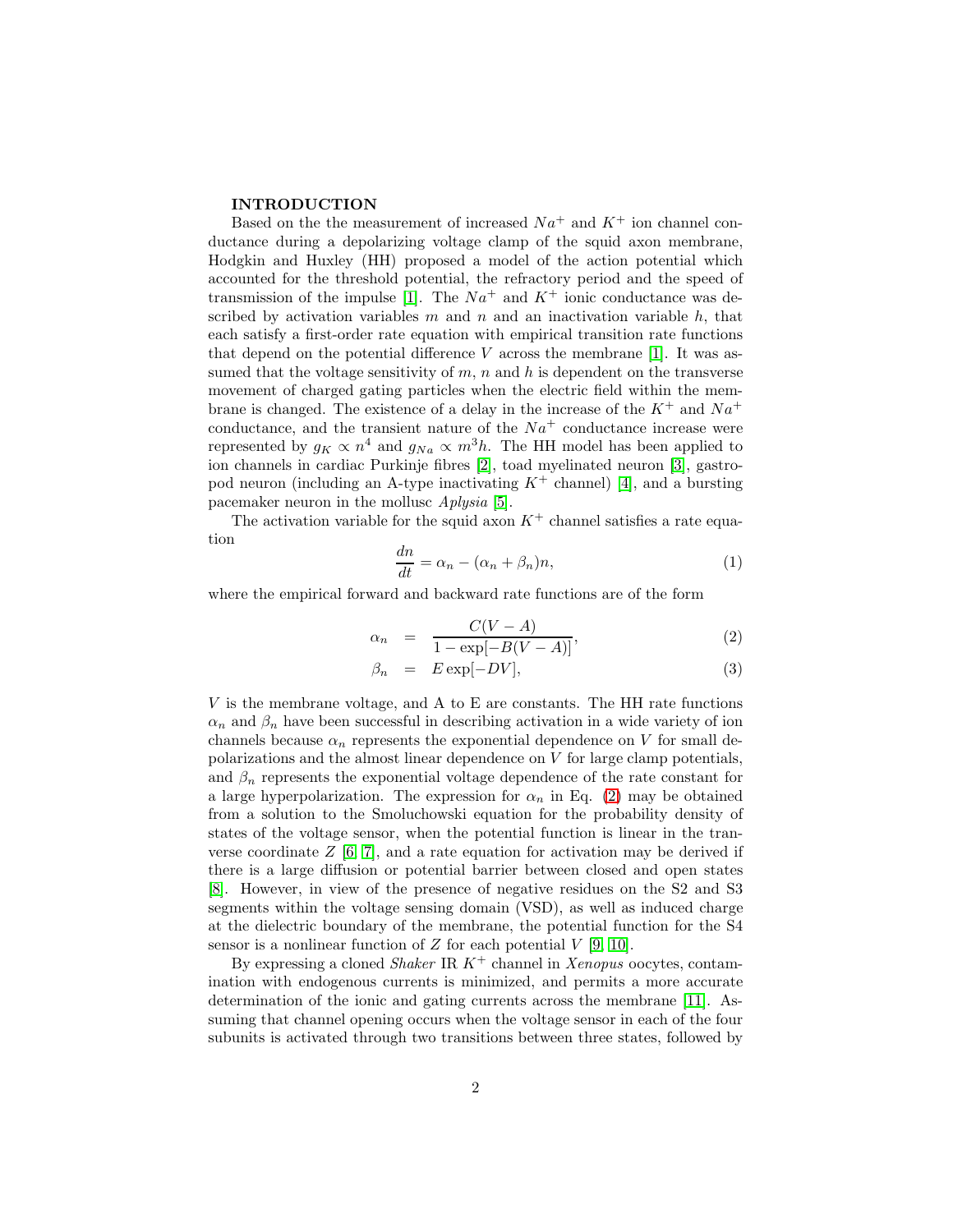a cooperative transition, the model accounts for steady state and kinetic activation and deactivation for both ionic and gating currents, the measurement of gating charge of 13e per channel during activation, and the rising phase of the gating current observed during a large depolarization.

Each of the four subunits of a voltage-dependent  $K^+$  channel has a voltagesensing domain with transmembrane segments S1 to S4, and segments S5 to S6 that form the ion-conducting pore domain. The S4 segment moves transversely through a gating pore in response to a change in the potential difference across the membrane, and is stabilized by the interaction between its positively charged residues R1 to R4 and negatively charged amino acids on S2 and S3 segments [\[12,](#page-19-11) [13\]](#page-19-12), and in the activated state, lipid phosphate groups on the membrane surface [\[14,](#page-19-13) [15,](#page-19-14) [16\]](#page-19-15). Metal-ion constraints on the activation process and molecular dynamics simulations have identified at least three transitions between the resting state and activated state of the S4 sensor within a voltage sensing domain of a  $K^+$  ion channel [\[17,](#page-19-16) [18,](#page-19-17) [19\]](#page-19-18). The attached residues of the S4 segment sequentially translocate across a focused membrane field where the hydrophobic residue  $F^{290}$  on the S2 segment of the  $K^+$  channel contributes to the energy barrier for transitions [\[20\]](#page-19-19). By measuring the effect of mutants on the gating current of the  $K^+$  channel, it has been shown that  $F^{290}$  controls the transfer of the arginine R4 across the membrane field during the final gating transition, and has a significant effect on deactivation kinetics but only a small effect on activation time [\[21\]](#page-19-20). When the hydrophobic residue I287 on the S2 segment or V363 adjacent to the residue R1 on the S4 segment are replaced by the hydrophilic amino acid Thr, the rate of activation of the  $K^+$  channel is increased by a factor of two, and comparable to the activation rate in a  $Na<sup>+</sup>$  ion channel [\[22\]](#page-20-0). Therefore, the first forward transition during activation and the first backward transition during deactivation are rate-limiting, and dependent on the hydrophobicity of residues on adjacent segments in the VSD.

Assuming that the energy of the voltage sensor is dependent on the Coulomb force between positive S4 residues and negative residues on neighboring segments, the electric field within the membrane and the dielectric boundary force on charged residues, the energy of each potential well and, therefore, the equilibrium distribution of gating charge for each voltage may be calculated for both wild-type and mutant *Shaker* K<sup>+</sup> channels, and good agreement with experimental data is obtained by an appropriate choice of the positions of the negative residues and of the other parameter values [\[9\]](#page-19-8). The time-dependence of the survival probabilities of the closed states of the voltage sensor during a voltage clamp may be calculated from a solution of Smoluchowski's equation with a potential function that may be derived by application of Poisson's equation to charged residues within a dielectric slab between solvent regions, and is in accord with a three-stage empirical model of the ionic and gating currents for a  $K^+$  channel [\[23,](#page-20-1) [24\]](#page-20-2). In particular, the voltage dependence of the forward and backward rate functions for each stage may be derived from the asymmetry of the energy barriers determined by the interaction between S4 residues in close proximity to residues on S2 and S3 segments.

In this paper, assuming that the  $K^+$  channel conductance is modulated by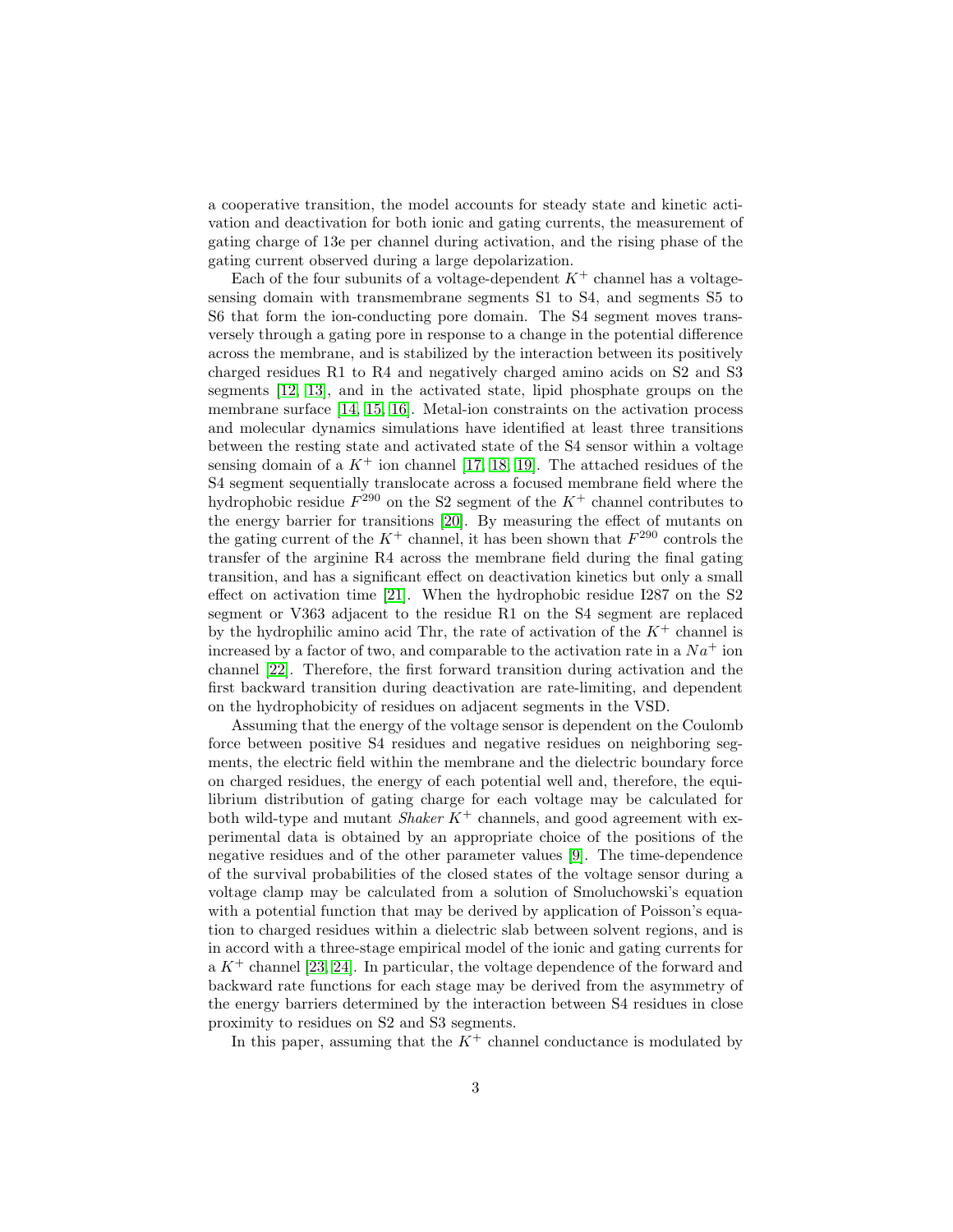a single S4 sensor which activates in two sequential stages, it is shown that if the rate functions satisfy  $\delta \ll \beta$ , and either  $\alpha \ll \gamma$  or  $\alpha \gg \gamma$ , the master equation that describes the dynamics of a voltage clamp may be reduced to a rate equation with derived forward and backward rate functions that approximate the functions  $\alpha_n$  and  $\beta_n$  for a squid axon  $K^+$  channel [\[1\]](#page-19-0). A three-stage model of activation of a  $K^+$  channel may be determined that has the same derived rate functions and survival probability  $n(t)$  during a voltage clamp as a two-stage model. If  $\delta \ll \beta$ , and either  $\alpha \ll \gamma$  or  $\alpha \gg \gamma$ , the activation of a  $K^+$  ion channel during an action potential may be described by a single variable  $n$  with transitions between two states. However, if the rate functions satisfy  $\alpha \ll \gamma$ and  $\beta \ll \delta$ , both low and high frequencies contribute to the voltage clamp, and for an appropriate choice of parameters, the ionic current equation and the master equation for  $K^+$  channel activation exhibit a mixed-mode or bursting oscillation.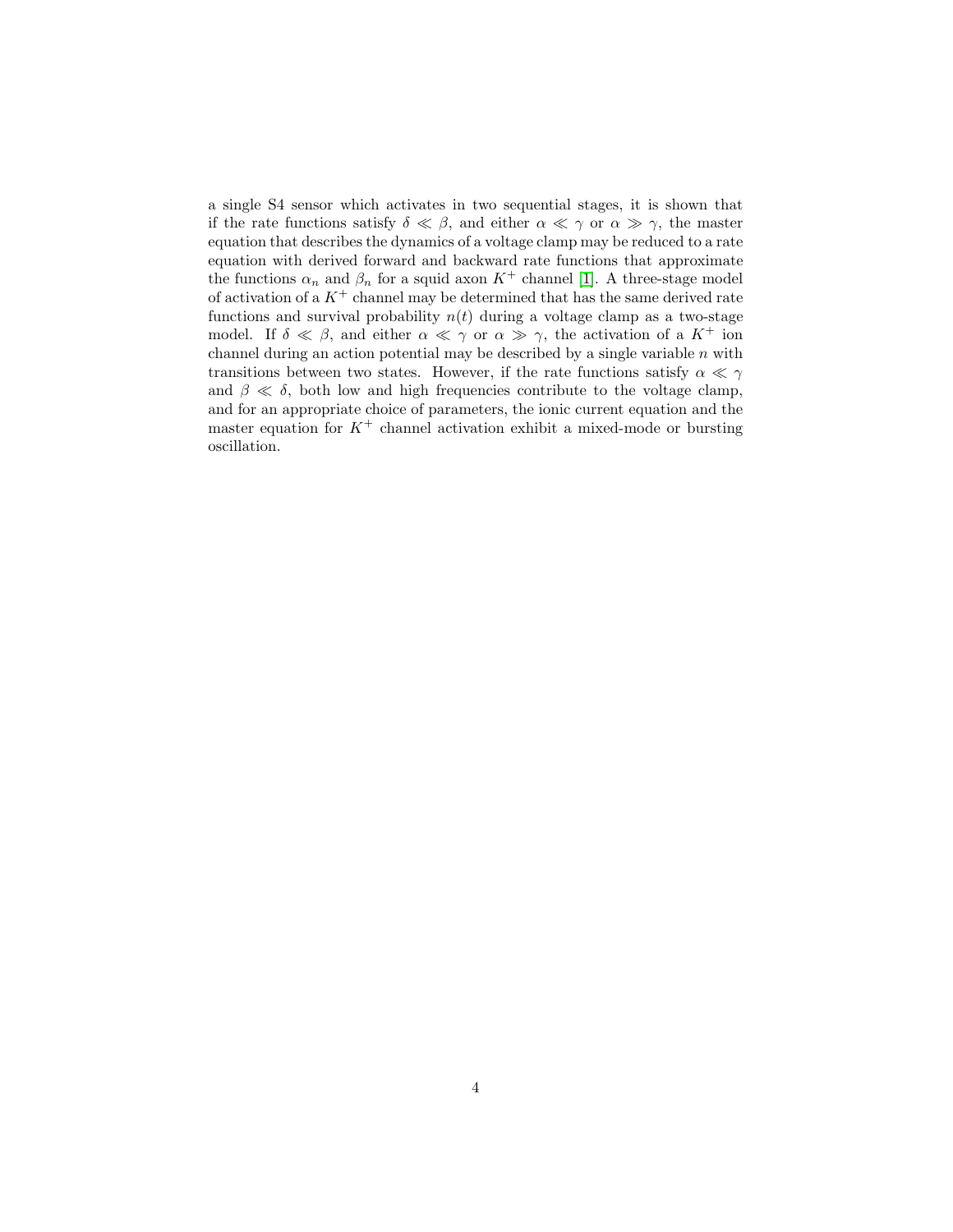## THE VOLTAGE CLAMP OF A MULTI-STAGE  $K^+$  CHANNEL SENSOR

It is assumed that a  $K^+$  channel voltage sensor is a Brownian particle that translocates across barriers between potential wells by absorbing energy from the thermal environment [\[9\]](#page-19-8). The solution of the Smoluchowski equation for a square-well approximation to the potential function of the S4 sensor satisfies a master equation [\[10\]](#page-19-9), and if activation occurs in two stages between three states (see Fig. 1) [\[11\]](#page-19-10), the occupation probabilities of the closed states  $n_1$ ,  $n_2$  and the open state  $n$  are determined by

<span id="page-4-0"></span>
$$
\frac{dn_1(t)}{dt} = -\alpha n_1(t) + \beta n_2(t),\tag{4}
$$

$$
\frac{dn_2(t)}{dt} = \alpha n_1(t) + \delta n(t) - (\beta + \gamma)n_2(t),\tag{5}
$$

$$
\frac{dn(t)}{dt} = \gamma n_2(t) - \delta n(t), \qquad (6)
$$

where the rate functions

$$
\alpha(V) = \alpha_0 \exp[q_\alpha (V - V_0)/kT], \ \beta(V) = \beta_0 \exp[-q_\beta (V - V_0)/kT], \tag{7}
$$

$$
\gamma(V) = \gamma_0 \exp[q_\gamma (V - V_0)/k] \quad \delta(V) = \delta_0 \exp[-q_\delta (V - V_0)/k] \quad (8)
$$

 $\alpha_0, \beta_0, \gamma_0, \delta_0$  are constants (ms<sup>-1</sup>),  $q_i$  is the equivalent charge for each forward or backward transition, k is Boltzmann's constant,  $kT/e \approx 25$  mV, e is the electronic charge,  $V_0$  is a constant and V is the membrane voltage (in mV).

For a large hyperpolarized holding potential, we may assume that  $n_1(0) = 1$ , and  $n(0) = n<sub>2</sub>(0) = 0$ , and if the K<sup>+</sup> channel voltage sensor is depolarized to a clamp potential  $V$  (activation), the solution of Eqs. [\(4\)](#page-4-0) to [\(6\)](#page-4-0) for the open state is (see Appendix 1)

<span id="page-4-2"></span>
$$
n_A(t) = \frac{\alpha \gamma}{\omega_1 \omega_2} + \frac{\alpha \gamma}{\omega_1 (\omega_1 - \omega_2)} \exp(-\omega_1 t) - \frac{\alpha \gamma}{\omega_2 (\omega_1 - \omega_2)} \exp(-\omega_2 t), \quad (9)
$$

where  $\omega_1$  and  $\omega_2$  ( $>\omega_1$ ) are solutions of the characteristic equation

<span id="page-4-1"></span>
$$
\omega^2 - \omega(\alpha + \beta + \gamma + \delta) + \alpha \gamma + \delta(\alpha + \beta) = 0.
$$
 (10)

However, if the S4 sensor is initially in the open state  $(n(0) = 1,$  and  $n_1(0) =$  $n_2(0) = 0$ , and if the  $K^+$  channel sensor is repolarized to a clamp potential V (deactivation), the solution is (see Appendix 1)

<span id="page-4-3"></span>
$$
n_D(t) = \frac{\alpha \gamma}{\omega_1 \omega_2} + \frac{\delta(\omega_2 - \gamma - \delta)}{\omega_1 (\omega_2 - \omega_1)} \exp(-\omega_1 t) + \frac{\delta(\omega_1 - \gamma - \delta)}{\omega_2 (\omega_1 - \omega_2)} \exp(-\omega_2 t). \quad (11)
$$

Assuming that the rate functions of the first step are larger than the second step ( $\beta \gg \delta$  and  $\alpha \gg \gamma$ ), it may be shown from Eq. [\(10\)](#page-4-1) that  $\omega_1 \approx \gamma \alpha/(\alpha + \gamma \delta)$  $\beta$ ) + δ and  $\omega_2 \approx \alpha + \beta \gg \omega_1$ , and Eqs. [\(9\)](#page-4-2) and [\(11\)](#page-4-3) become

<span id="page-4-4"></span>
$$
n_A(t) \approx \frac{\alpha \gamma}{\alpha \gamma + \delta(\alpha + \beta)} [1 - \exp(-\omega_1 t)], \qquad (12)
$$

$$
n_D(t) \approx \frac{\alpha \gamma + \delta(\alpha + \beta) \exp(-\omega_1 t)}{\alpha \gamma + \delta(\alpha + \beta)}.
$$
\n(13)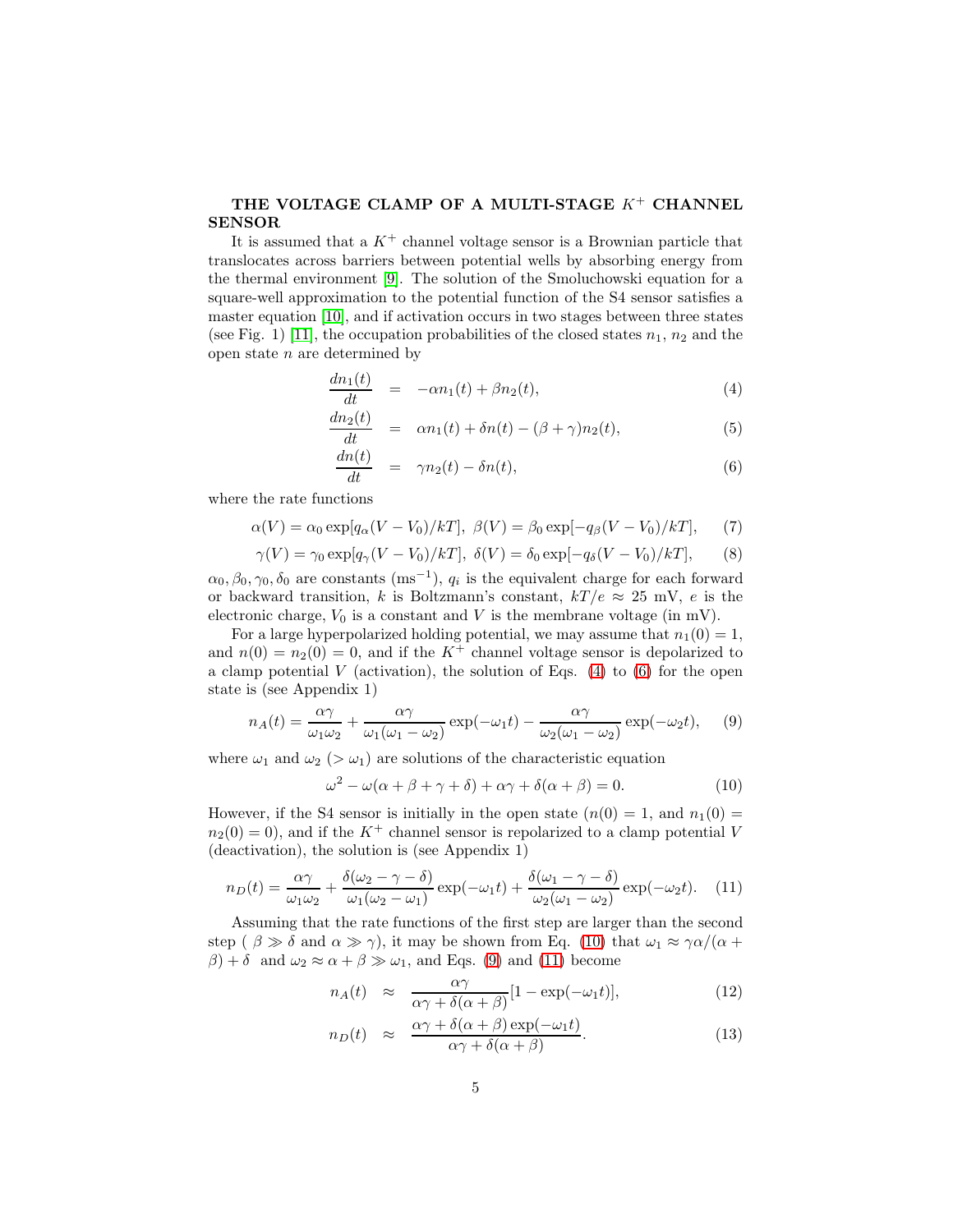Eqs. [\(12\)](#page-4-4) and [\(13\)](#page-4-4) are solutions of the rate equation [\[1\]](#page-19-0)

<span id="page-5-3"></span>
$$
\frac{dn}{dt} = \alpha_{n,2} - (\alpha_{n,2} + \beta_{n,2})n,
$$
\n(14)

where

<span id="page-5-4"></span>
$$
\alpha_{n,2}(V) = \frac{\omega_1 \alpha \gamma}{\alpha \gamma + \delta(\alpha + \beta)},\tag{15}
$$

<span id="page-5-5"></span>
$$
\beta_{n,2}(V) = \frac{\omega_1 \delta(\alpha + \beta)}{\alpha \gamma + \delta(\alpha + \beta)},\tag{16}
$$

and, therefore,  $\omega_1 = \alpha_{n,2} + \beta_{n,2}$ , and  $\beta_{n,2}/\alpha_{n,2} = (1 + \beta/\alpha)\delta/\gamma$ . Substituting  $\omega_1 \approx \gamma \alpha/(\alpha + \beta) + \delta$ , we may write

<span id="page-5-0"></span>
$$
\alpha_{n,2}(V) \approx \frac{\gamma}{1+\beta/\alpha},\tag{17}
$$

$$
\beta_{n,2}(V) \approx \delta, \tag{18}
$$

which provide a good fit to the empirical rate functions  $\alpha_n$  and  $\beta_n$  for the squid axon  $K^+$  channel [\[1\]](#page-19-0) (see Fig. 2). The subscript 'n,2' for  $\alpha$  and  $\beta$  in Eqs. [\(17\)](#page-5-0) and [\(18\)](#page-5-0) denotes a two-stage expression for the  $K^+$  ion channel rate functions. The rate functions are chosen so that  $\gamma \approx \alpha_n$  for large depolarized potentials, the ratio  $\beta/\alpha \approx \gamma/\alpha_n - 1$ , and  $\delta = \beta_n$ . There is also good agreement between the survival probability of the state  $n(t)$  during a voltage clamp calculated from a rate equation with  $\alpha_n$  and  $\beta_n$ , and from the master equation solutions Eqs.  $(9)$  and  $(11)$  (see Figs. 3(a) and 3(b)), and therefore, an activation process for the voltage sensor with at least two stages provides a physical basis for the mathematical form and asymmetry of  $\alpha_n$  and  $\beta_n$ , without assuming a constant electric field within the membrane. The function  $\alpha_{n,2}(V)$  has the almost linear variation of  $\gamma(V)$  for large depolarizing clamp potentials (as  $q_{\gamma} \approx 0.3e$ ), and has the exponential variation of  $\beta(V)$ , as well as  $\alpha(V)$  and  $\gamma(V)$ , for depolarizations near the resting state, whereas  $\beta_{n,2}(V)$  has the exponential voltage dependence of  $\delta(V)$ .

However, if we assume that  $\beta \gg \delta$  and  $\gamma \gg \alpha$ , a limiting case of the description of ionic and gating currents within the *Shaker* K<sup>+</sup> ion channel [\[11\]](#page-19-10), it may be shown that  $\omega_1 \approx \alpha \gamma/(\gamma + \beta) + \delta(\alpha + \beta)/(\gamma + \beta)$  and  $\omega_2 \approx \gamma + \beta \gg \omega_1$ , and Eqs. [\(9\)](#page-4-2) and [\(11\)](#page-4-3) become

<span id="page-5-1"></span>
$$
n_A(t) \approx \frac{\alpha \gamma}{\alpha \gamma + \delta(\alpha + \beta)} [1 - \exp(-\omega_1 t)], \qquad (19)
$$

$$
n_D(t) \approx \frac{\alpha \gamma}{\alpha \gamma + \delta(\alpha + \beta)} + \frac{\delta(\gamma - \alpha) \exp(-\omega_2 t)}{(\gamma + \beta)^2} + \frac{\delta(\beta - \delta) \exp(-\omega_1 t)}{(\gamma + \beta)(\alpha + \delta)} (20)
$$

and for a sufficiently large hyperpolarizion,  $\beta - \delta > \gamma - \alpha$ , and we may write

<span id="page-5-2"></span>
$$
n_D(t) \approx \frac{\alpha \gamma + \delta(\alpha + \beta) \exp(-\omega_1 t)}{\alpha \gamma + \delta(\alpha + \beta)}.
$$
\n(21)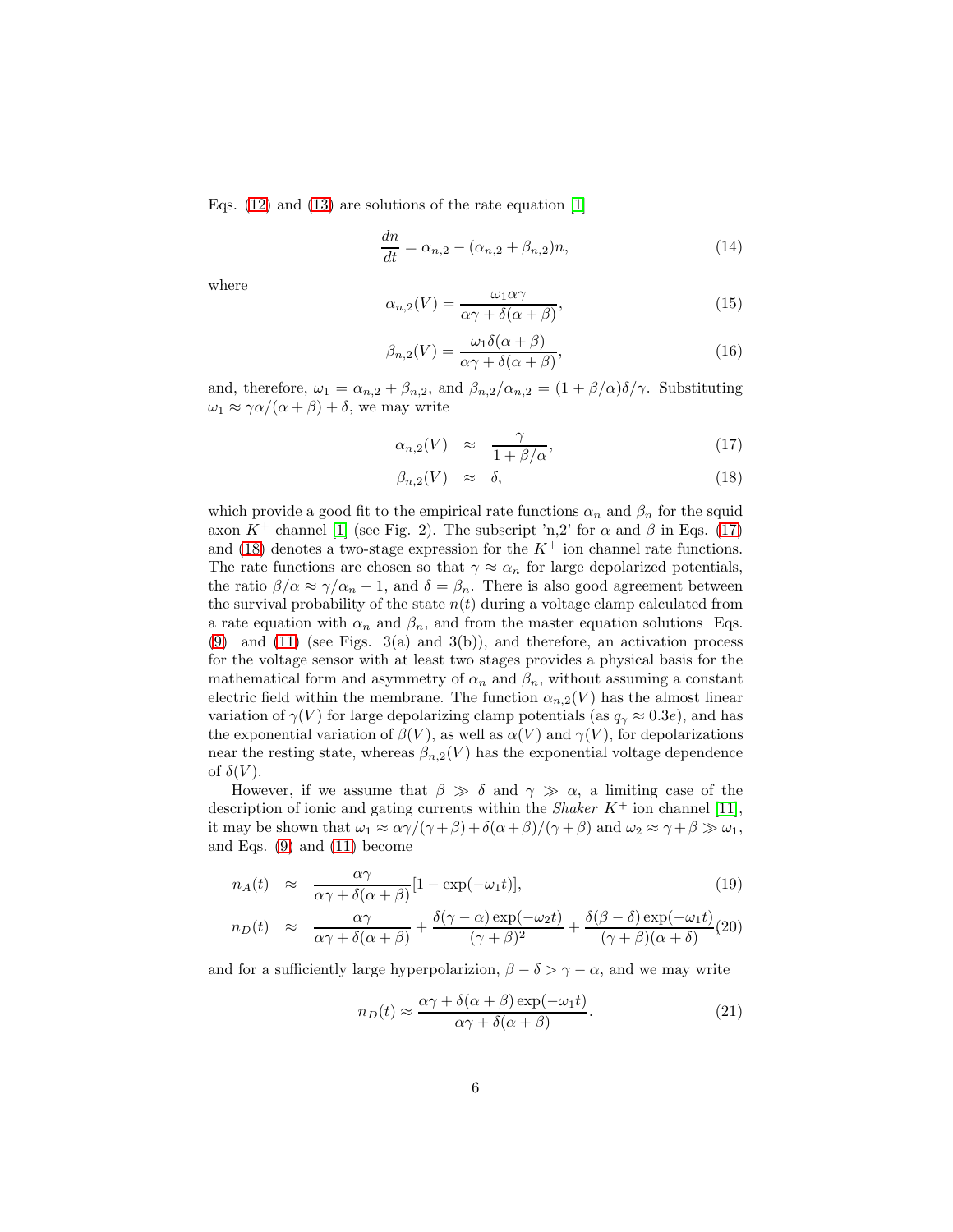Eqs. [\(19\)](#page-5-1) and [\(21\)](#page-5-2) are also solutions of Eq. [\(14\)](#page-5-3), and substituting  $\omega_1 = \alpha \gamma / (\gamma +$  $\beta$ ) +  $\delta(\alpha + \beta)/(\gamma + \beta)$  into Eqs. [\(15\)](#page-5-4) and [\(16\)](#page-5-5),

<span id="page-6-0"></span>
$$
\alpha_{n,2}(V) \approx \frac{\alpha}{1 + \beta/\gamma}
$$
\n
$$
= \frac{\alpha_0 \exp[q_{\alpha}V/kT]}{1 + (\beta_0/\gamma_0) \exp[-(q_{\beta} + q_{\gamma})V/kT]},
$$
\n
$$
\beta_{n,2}(V) \approx \frac{\delta(\alpha + \beta)}{(\gamma + \beta)}
$$
\n
$$
= \frac{\delta_0 \exp[-q_{\delta}V/kT](1 + (\alpha_0/\beta_0) \exp[(q_{\alpha} + q_{\beta})V/kT])}{1 + (\gamma_0/\beta_0) \exp[(q_{\gamma} + q_{\beta})V/kT]},
$$
\n(23)

if  $V_0 = 0$ . For a large depolarizing potential V,  $\alpha_{n,2}(V) \approx \alpha$  and  $\beta_{n,2}(V) \approx$  $\delta \alpha/\gamma$ , whereas for a hyperpolarizing potential,  $\alpha_{n,2}(V) \approx \gamma \alpha/\beta$  and  $\beta_{n,2}(V) \approx$  $\delta$ , and have a similar form to the empirical rate functions for a delayed rectifier  $K^+$  ion channel in a cardiac Purkinje fiber [\[25\]](#page-20-3), which may be expressed as

$$
\alpha_x = \frac{D \exp[C(V - A)]}{1 + \exp[-B(V - A))]},\tag{24}
$$

$$
\beta_x = \frac{H \exp[-G(V - E))]}{1 + \exp[F(V - E))]},
$$
\n(25)

where A to H are constants.

For a *Shaker* K<sup>+</sup> ion channel [\[11\]](#page-19-10), the derived rate functions  $\alpha_{n,2}$  and  $\beta_{n,2}$ may be approximated by functions  $\alpha_H$  and  $\beta_H$  which have the same mathematical form as the rate functions  $\alpha_n$  and  $\beta_n$  (see Fig. 4). Although there is good agreement for small depolarizations between the survival probability  $n(t)$ during a voltage clamp calculated from a rate equation with  $\alpha_{n,2}$  and  $\beta_{n,2}$ , and from Eqs. [\(9\)](#page-4-2) and [\(11\)](#page-4-3) (see Figs.  $5(a)$  and  $5(b)$ ), for larger depolarizations the higher frequency component of the solution makes a contribution, and therefore deviates from the two-state model. If  $\beta(V)$  and  $\gamma(V)$  are increased by a factor of 3, the rate equation provides a better fit to two-stage activation for larger depolarizations (see Fig.  $5(c)$ ). However, the rate equation can not account for the rising phase of the K channel gating current that has been observed in both *Shaker* and squid axon K channels [\[11\]](#page-19-10), and requires an activation model of the ion channel for which  $\gamma > \alpha$  (see Appendix 2).

If the rate functions satisfy  $\beta \ll \delta$  and  $\alpha \ll \gamma$ , from Eqs. [\(9\)](#page-4-2) and [\(10\)](#page-4-1),  $\omega_1 \approx \alpha + \beta \delta/(\gamma + \delta) \ll \omega_2 \approx \gamma + \delta$ , and

$$
n_A(t) \approx \frac{\alpha \gamma}{\omega_1 \omega_2} + \frac{\alpha \gamma}{\omega_2} \left( \frac{-\exp(-\omega_1 t)}{\omega_1} + \frac{\exp(-\omega_2 t)}{\omega_2} \right). \tag{26}
$$

The high frequency term is small for all potentials, and hence

$$
n_A(t) \approx \frac{\alpha \gamma}{\alpha \gamma + \delta(\alpha + \beta)} [1 - \exp(-\omega_1 t)]. \tag{27}
$$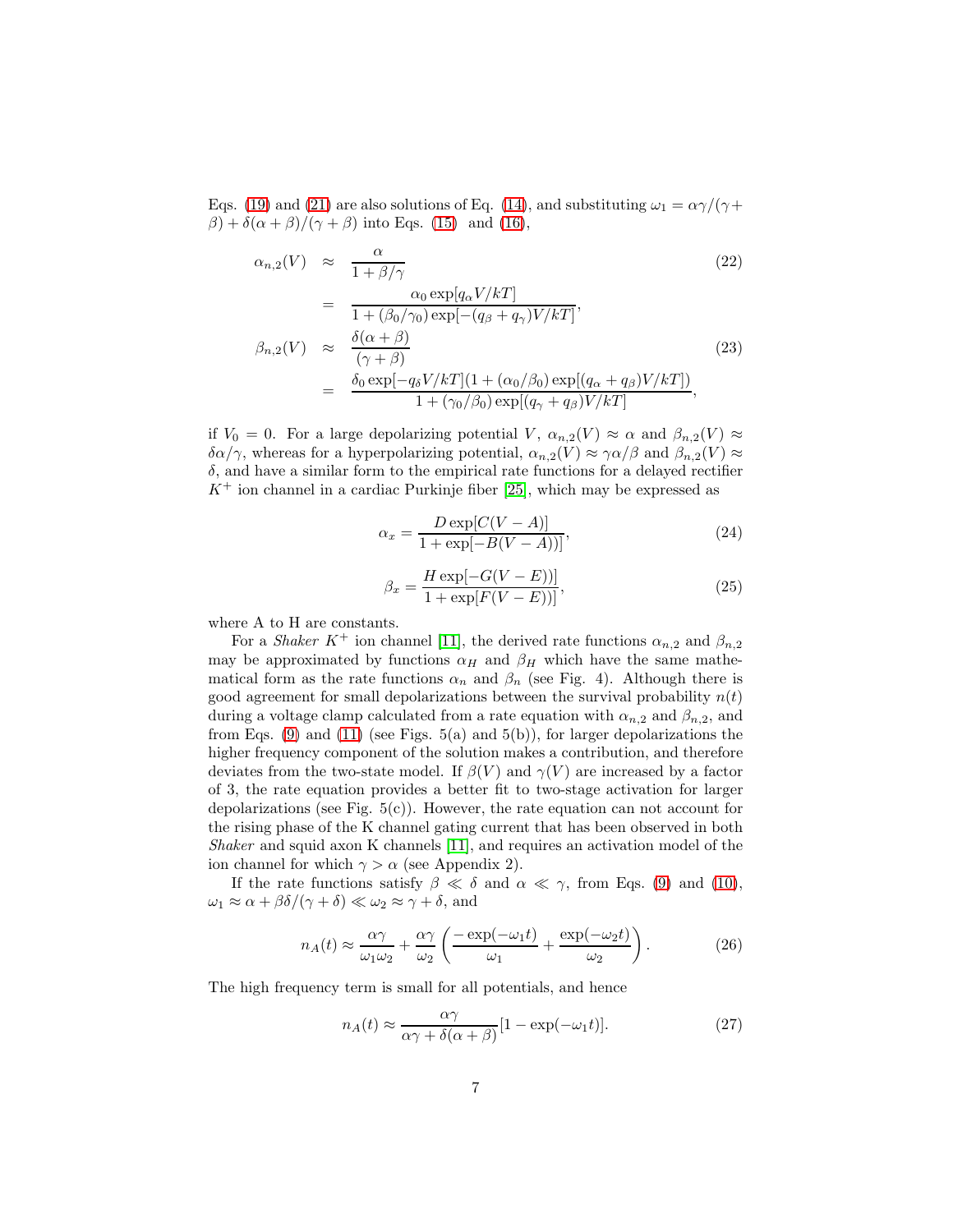For deactivation, the low frequency term in Eq. [\(11\)](#page-4-3) is small, and

$$
n_D(t) \approx \frac{\alpha \gamma + \delta(\alpha + \beta) + \delta \omega_1 (\exp(-\omega_2 t) - 1)}{\alpha \gamma + \delta(\alpha + \beta)}.
$$
 (28)

Therefore, the ionic currents during a voltage clamp cannot be described by a rate equation, and similarly, if  $\beta \ll \delta$  and  $\alpha \gg \gamma$ , the ionic currents have contributions from both low and high frequency terms, and therefore require a master equation description.

Based on the measurement of macroscopic ionic and gating currents and single channel currents across a  $K^+$  ion channel membrane over a broad voltage range, it has been proposed that the voltage sensor in each of the four subunits is activated through three transitions before ion channel opening [\[24\]](#page-20-2), and has received support from molecular dynamics simulations of the voltage sensor domain within  $K^+$  ion channels [\[17,](#page-19-16) [18,](#page-19-17) [19\]](#page-19-18). If the S4 voltage sensor is activated in three stages between four states (see Fig. 6), the solution of the Smoluchowski equation for the activation landscape may be expressed as a master equation

<span id="page-7-1"></span>
$$
\frac{dn_1(t)}{dt} = -\alpha_1 n_1(t) + \beta_1 n_2(t),
$$
\n(29)

$$
\frac{dn_2(t)}{dt} = \alpha_1 n_1(t) + \beta_2 n_3(t) - (\beta_1 + \alpha_2) n_2(t), \tag{30}
$$

$$
\frac{dn_3(t)}{dt} = \alpha_2 n_2(t) + \beta_3 n(t) - (\beta_2 + \alpha_3) n_3(t), \tag{31}
$$

$$
\frac{dn(t)}{dt} = \alpha_3 n_3(t) - \beta_3 n(t), \qquad (32)
$$

where the rate functions

$$
\alpha_i(V) = \alpha_{i0} \exp[q_{\alpha_i} V/kT], \beta_i(V) = \beta_{i0} \exp[-q_{\beta_i} V/kT],
$$

for  $i = 1$  to 3,  $\alpha_{i0}$  and  $\beta_{i0}$  are constants (ms<sup>-1</sup>), and  $q_{\alpha_i}$  and  $q_{\beta_i}$  are the equivalent charges for the ith forward or backward transition for each stage.

Assuming that the rate functions for the last step of activation of the S4 sensor across the membrane are an order of magnitude smaller than previous steps ( $\beta_1 \gg \beta_2 \gg \beta_3$  and  $\alpha_1 \gg \alpha_2 \gg \alpha_3$ ), the master equation may be reduced to (see Appendix 1)

<span id="page-7-0"></span>
$$
\frac{dn}{dt} = \alpha_{n,3} - (\alpha_{n,3} + \beta_{n,3})n,
$$
\n(33)

where the three-stage expressions for the  $K^+$  channel rate functions (denoted by the subscript 'n,3') are

$$
\alpha_{n,3}(V) \approx \frac{\alpha_3}{1 + (\beta_2/\alpha_2)(1 + \beta_1/\alpha_1)},
$$
\n(34)

$$
\beta_{n,3}(V) \approx \beta_3,\tag{35}
$$

which also provide a good fit to the rate functions  $\alpha_n$  and  $\beta_n$  for the squid axon  $K^+$  channel, and reduce to the expressions in Eqs. [\(17\)](#page-5-0) and [\(18\)](#page-5-0) when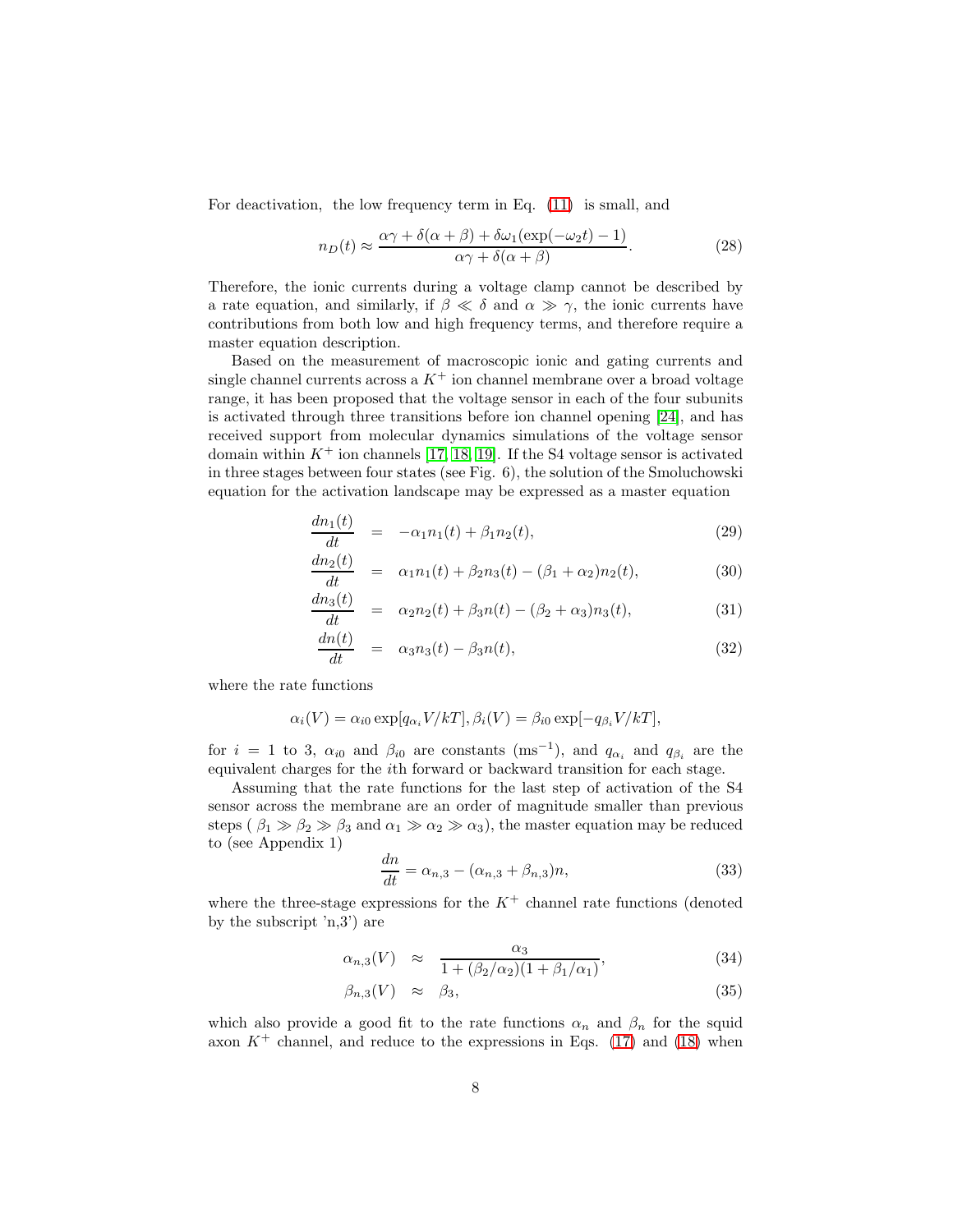$\beta_1 = 0$ . However, if it is assumed that the rate functions satisfy  $\beta_3 \ll \beta_1, \beta_2$ and  $\alpha_1 \ll \alpha_2, \alpha_3$ , the master equation may be approximated by Eq. [\(33\)](#page-7-0) where

<span id="page-8-0"></span>
$$
\alpha_{n,3}(V) \approx \frac{\alpha_1 \alpha_3}{\alpha_3 + (\beta_2/\alpha_2)(\alpha_3 \beta_1/\beta_2 + \beta_1)},\tag{36}
$$

<span id="page-8-1"></span>
$$
\beta_{n,3}(V) \approx \frac{\beta_3(\alpha_1 + \beta_2(\alpha_1 + \beta_1)/\alpha_2)}{\alpha_3 + (\beta_2/\alpha_2)(\alpha_3\beta_1/\beta_2 + \beta_1)}.\tag{37}
$$

For a large depolarizing potential V,  $\alpha_{n,3}(V) \approx \alpha_1$  and  $\beta_{n,3}(V) \approx \beta_3 \alpha_1/\alpha_3$ , whereas for a hyperpolarizing potential,  $\alpha_{n,3}(V) \approx \alpha_1(\alpha_2\alpha_3)/(\beta_1\beta_2)$  and  $\beta_{n,3}(V)$  $\approx \beta_3$ .

If a two and three stage model of activation of a voltage sensor each reduce to the same rate equation,  $\alpha_{n,3}(V) = \alpha_{n,2}(V)$  and  $\beta_{n,3}(V) = \beta_{n,2}(V)$ , and assuming  $\alpha_1 \approx \alpha_3\beta_1/\beta_2$ , the rate functions  $\alpha = \alpha_1$ ,  $\delta = \beta_3$ ,  $\gamma = \alpha_3$ ,  $\beta \approx$  $\beta_2(\alpha_1 + \beta_1)/\alpha_2 \approx \beta_2(\alpha_3\beta_1/\beta_2 + \beta_1)/\alpha_2$ , and hence the effective charge  $q_\beta \approx$  $q_{\beta_1} + q_{\beta_2} - q_{\alpha_2}$  has contributions from several transitions. That is, a three-stage model of activation of a  $K^+$  ion channel sensor may be determined that has the same derived rate functions and survival probability  $n(t)$  during a voltage clamp as a two-stage model (see Figs. 7 and 8). The three-stage rate functions have a similar voltage dependence to those obtained from an electrostatic model of S4 activation [\[23\]](#page-20-1), where approximately 1e is transferred across the membrane for each of the three activation steps per subunit, and provides a good fit to an empirical three-stage model of  $K^+$  channel activation [\[24\]](#page-20-2).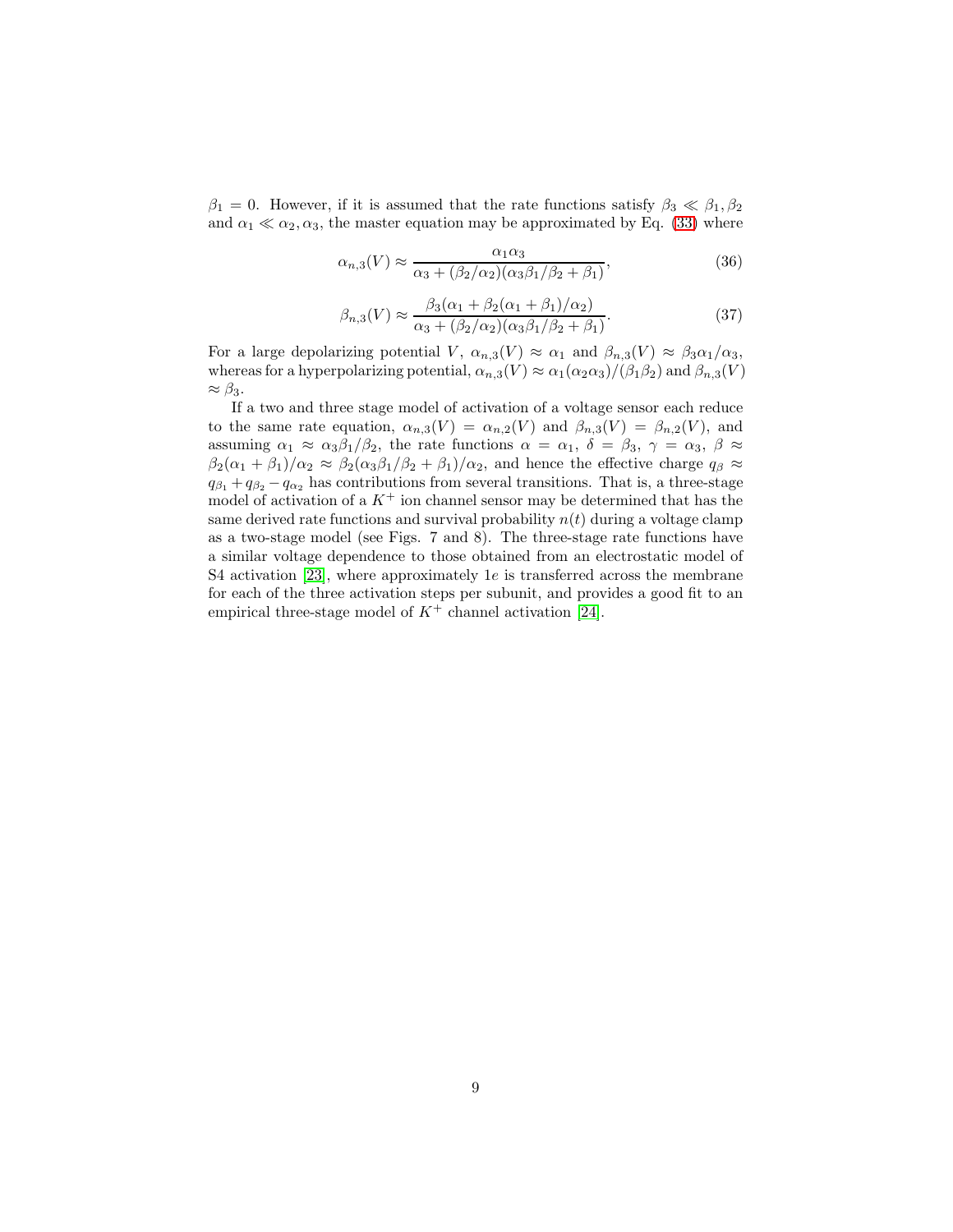## TWO-STAGE K<sup>+</sup> ION CHANNEL SENSOR ACTIVATION AND THE ACTION POTENTIAL

In this section, we consider the effect of two-stage activation of a K channel on potential oscillations across a membrane. The *Shaker* K<sup>+</sup> channel permits the conduction of ions when the activation of each of several voltage sensors through a sequence of closed states is followed by a cooperative transition to the open state [\[11\]](#page-19-10). However, in order to simplify the analysis, it is assumed that (1) the  $K^+$  conductance is modulated by a single S4 sensor that activates in two stages (2) each ion channel is persistent, that is, does not inactivate and (3) the activation of the  $Na^+$  channel sensor is instantaneous. A more general analysis may take account of the effect of relaxing each of these assumptions on the membrane potential and the bifurcations of the system of equations.

The potential response of a membrane with non-inactivating  $Na^+$ ,  $K^+$  and leakage ion channels may be described by the current equation

<span id="page-9-0"></span>
$$
C\frac{dV}{dt} = I - \overline{g}_{Na}m_{\infty}(V)(V - V_{Na}) - \overline{g}_{K}n(V - V_{K}) - \overline{g}_{L}(V - V_{L}), \qquad (38)
$$

and the master equation for two-stage activation of the  $K^+$  ion channel sensor

<span id="page-9-2"></span>
$$
\frac{dn}{dt} = \phi_n(V) \left( \frac{1 - n_1}{1 + \rho_n \exp[-(q_\gamma + q_\delta)(V - V_0)/kT]} - n \right),\tag{39}
$$

<span id="page-9-1"></span>
$$
\frac{dn_1}{dt} = \phi_1(V) \left( \frac{1 - n}{1 + \rho_1 \exp[(q_\alpha + q_\beta)(V - V_0)/kT]} - n_1 \right),\tag{40}
$$

where Eq. [\(5\)](#page-4-0) has been eliminated by application of  $n_2 = 1 - n_1 - n$ ,  $\overline{g}_i$  is the maximal ion conductance and  $V_i$  is the equilibrium potential for each ion  $(Na^+$ ,  $K^+$  and leakage),  $\rho_1 = \alpha_0/\beta_0$ ,  $\rho_n = \delta_0/\gamma_0$ ,  $\phi_1(V) = \alpha(V) + \beta(V)$ ,  $\phi_n(V) = \gamma(V) + \delta(V)$ , C=1  $\mu$ F/cm<sup>2</sup>. The rate functions for  $Na^+$  channel activation in the squid axon are

<span id="page-9-3"></span>
$$
\alpha_m = \frac{0.1(V + V_m - 25)}{1 - \exp[-0.1(V + V_m - 25)]},
$$
  
\n
$$
\beta_m = 4 \exp[-(V + V_m)/18],
$$
\n(41)

where  $V_m$  is a parameter, and the steady state  $Na^+$  ion channel open probability is  $m_{\infty}(V) = \alpha_m/(\alpha_m + \beta_m)$ , a good approximation to the activation variable m when the  $Na<sup>+</sup>$  ion channel activation time is small.

Based on the effect on  $Na^+$  ion channel currents of double-cysteine mutants of S4 gating charges and the negative charge E43 on the S1 segment, structural models of resting and activated states of the VSD of the bacterial  $Na<sup>+</sup>$  channel NaChBac, which resembles a vertebrate  $N a_V$  ion channel domain, demonstrate that at least two transitions occur during activation of each voltage sensor [\[29\]](#page-20-4). This conclusion is consistent with a model of the activation of a Na channel based on the measurement of a rising phase of the gating current in a squid axon, and the chemical structure of a Na channel [\[30\]](#page-20-5). Therefore, adopting the two-stage expressions in Eqs [\(17\)](#page-5-0) and [\(18\)](#page-5-0) for the  $Na<sup>+</sup>$  ion channel rate functions (denoted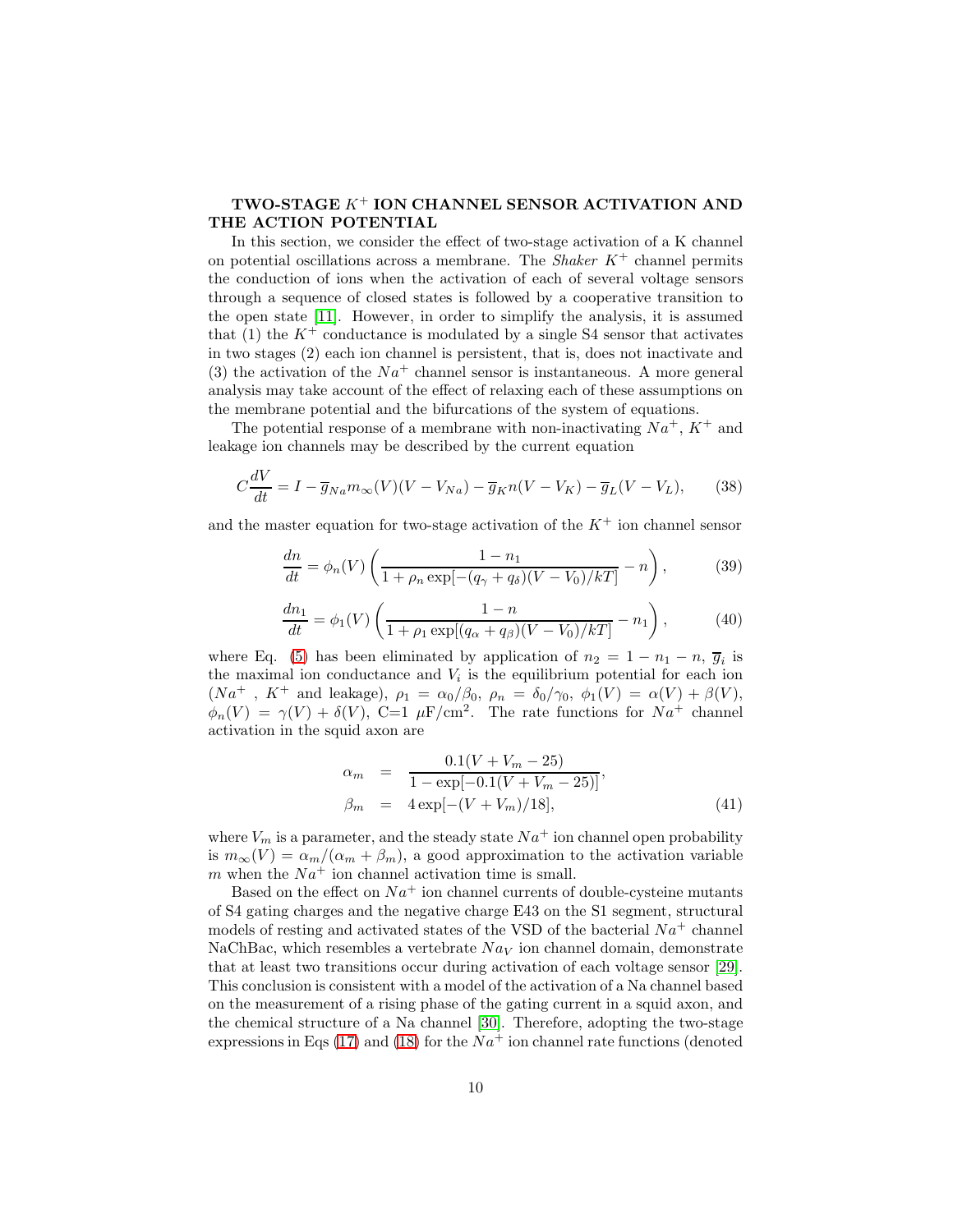by the subscript 'm,2'), we may define  $\alpha_{m,2} = 2.6 \exp[0.28(V+V_m)/25]/(1 +$  $8.4 \exp[-z_m(V+V_m)/25]$ , where  $z_m$  is a parameter, such that  $\alpha_{m,2} \approx \alpha_m$ when  $z_m = 1.3$ ,  $\beta_{m,2} = \beta_m$ , and  $m_\infty(V) \approx \alpha_{m,2}/(\alpha_{m,2} + \beta_{m,2})$ . The empirical  $Na<sup>+</sup>$  and  $K<sup>+</sup>$  ion channel forward rate functions for the squid axon  $(\alpha_m$  and  $\alpha_n$ ) have a similar mathematical form because their respective voltage sensors require more than one step to activate.

The stationary points of the system of Eqs.  $(38)$  -  $(40)$  are given by the intersection of the  $V$ ,  $n$ , and  $n_1$  nullclines, and their stability may be determined from the characteristic equation (see Appendix 3). If the two-stage activation of the K<sup>+</sup> ion channel satisfies  $\beta \gg \delta$ , and  $\alpha \gg \gamma$ , we may substitute  $n_1 =$  $(1-n)\beta/(\alpha+\beta)$  into Eq. [\(39\)](#page-9-2) to obtain a rate equation for n, and hence the solutions of Eqs. [\(14\)](#page-5-3), [\(17\)](#page-5-0), [\(18\)](#page-5-0) and [\(38\)](#page-9-0) provide a good fit to the solutions of Eqs. [\(38\)](#page-9-0) - [\(40\)](#page-9-1) - see Figs. 9 and 10 for the squid axon  $K^+$  ion channel, where the bifurcation analysis is generated by XPPAUTO [\[31\]](#page-20-6). However, if  $\beta \gg \delta$ , and  $\alpha \ll \gamma$ , we may substitute  $n_2 = (\alpha n_1 + \delta n)/(\beta + \gamma)$  into Eqs. [\(4\)](#page-4-0) and [\(6\)](#page-4-0) to obtain Eq. [\(14\)](#page-5-3) where

<span id="page-10-0"></span>
$$
\alpha_{n,2}(V) \approx \frac{\alpha \gamma}{\alpha + \gamma + \beta},\tag{42}
$$

$$
\beta_{n,2}(V) \approx \frac{\delta(\alpha+\beta)}{\alpha+\gamma+\beta},\tag{43}
$$

which reduce to Eqs. [\(22\)](#page-6-0) and [\(23\)](#page-6-0) when  $\gamma \gg \alpha$ , and therefore, the solutions of Eqs. [\(14\)](#page-5-3), [\(38\)](#page-9-0), [\(42\)](#page-10-0) and [\(43\)](#page-10-0) provide a good fit to the solutions of Eqs. [\(38\)](#page-9-0) - [\(40\)](#page-9-1) - see Figs. 11 and 12 for the *Shaker* K<sup>+</sup> ion channel. If  $q_{\gamma}, q_{\delta} \ll e$ , the range of currents for which there is a coexistence of a stable state and a stable limit cycle (bistability) is small (see Fig. 10). However, for larger values of  $q_{\delta}$ , similar to measured values for the *Shaker*  $K^+$  ion channel, the range of bistability increases for the bifurcation point HB1 (see Fig. 12), and for values of  $q_{\alpha} \approx q_{\gamma}$  greater than the normal range for  $K^+$  ion channels (> 0.4e), there may exist a region of bistability for each bifurcation point.

However, if  $\beta \ll \delta$ , and  $\alpha \ll \gamma$ , the variation in the probability  $n_1$  that the sensor occupies the first closed state is an order of magnitude slower than for the variable n, and hence  $n_1$  may be treated as a parameter that modifies the stability of the stationary state in the  $(V, n)$  subsystem (see Fig. 13) [\[32\]](#page-20-7). During the subthreshold oscillation, from Eq. [\(40\)](#page-9-1)  $n_1$  increases until the stationary state in the subsystem becomes unstable, and the trajectory spirals towards an action potential burst (see Figs. 13 and 14). However, during the large amplitude oscillation,  $n_1$  progressively decreases until the stationary state is stable and the system returns to equilibrium, followed by a loss of stability as  $n_1$  again increases, and therefore, Eqs. [\(38\)](#page-9-0) - [\(40\)](#page-9-1) may exhibit a mixed-mode or bursting oscillation.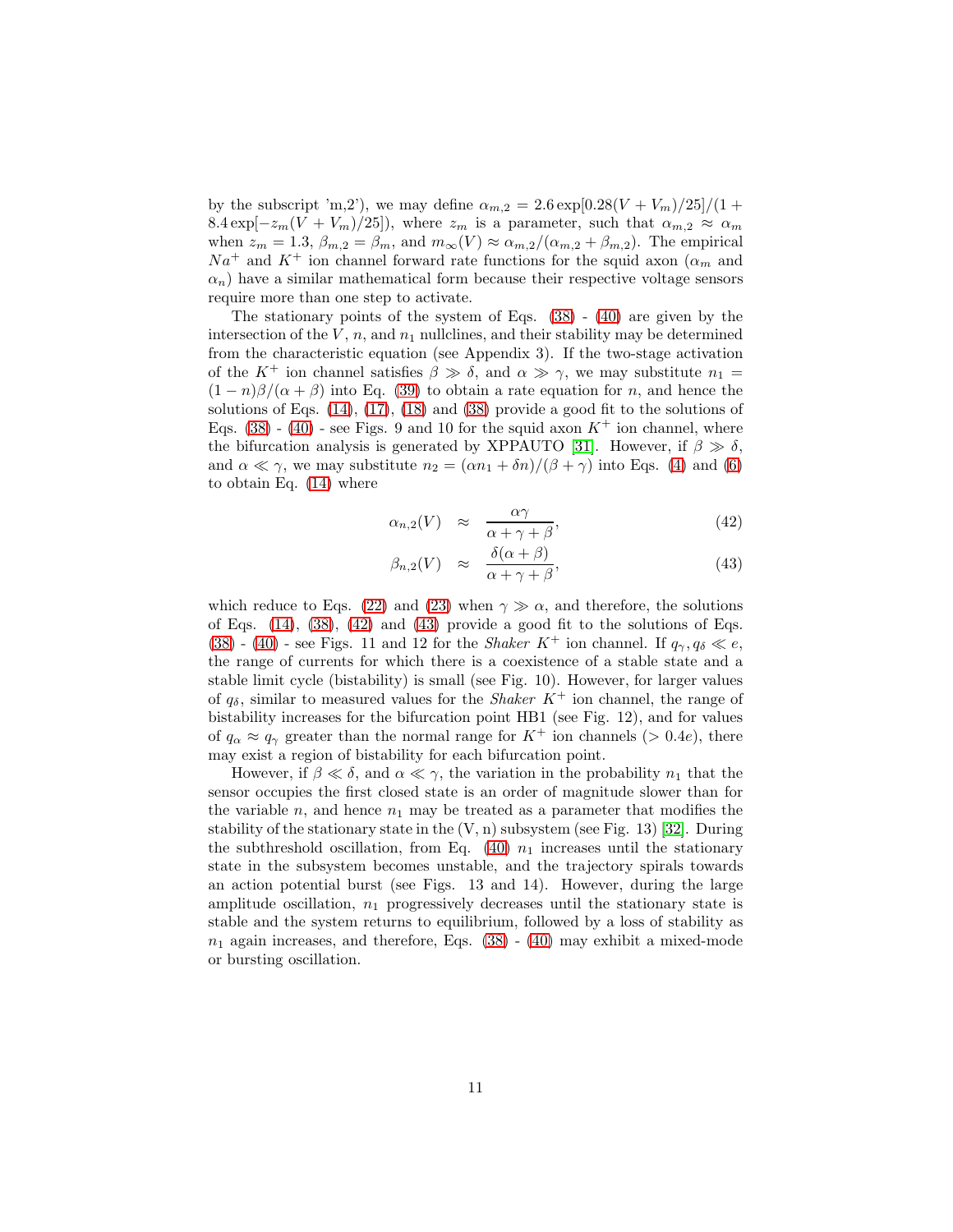#### **CONCLUSION**

A two-stage model of the activation of a voltage sensor in each of the four subunits of a *Shaker* K+ ion channel, followed by a cooperative transition, can describe the kinetic activation and deactivation of both ionic and gating currents [\[11\]](#page-19-10), but does not account for the success of the two-state Hodgkin-Huxley model [\[1\]](#page-19-0). In this paper, we show that if the rate functions satisfy  $\delta \ll \beta$  and either  $\alpha \gg \gamma$  or  $\gamma \gg \alpha$ , the solution of a two-stage model of the activation of an ion channel sensor during a voltage clamp may be approximated by the solution of a rate equation where the backward transition rate is an exponential function of V , and the forward rate may be expressed as an exponential-quasilinear function of V, and have a similar form to the empirical rate functions  $\alpha_n$  and  $\beta_n$  of the squid axon  $K^+$  ion channel, and the functions  $\alpha_x$  and  $\beta_x$  of a delayed rectifier  $K^+$  ion channel in a cardiac Purkinje fiber [\[1,](#page-19-0) [25\]](#page-20-3).

The derived rate functions account for the asymmetry of  $\alpha_n$  and  $\beta_n$  in terms of the effective charge for the transitions of the activation process, which may be calculated from the voltage-dependence of the barrier heights for each stage of activation of the S4 sensor [\[23\]](#page-20-1). If the opening of a  $K^+$  ion channel occurs upon the activation of each of four independent two-stage voltage sensors, the  $K^+$  conductance may be expressed as  $\overline{g}_K n^4$ , where n is the solution to the corresponding rate equation with derived rate functions  $\alpha_{n,2}$  and  $\beta_{n,2}$ . However, during the voltage clamp of a two-stage opening of a  $K^+$  ion channel, the gating current has a contribution from each transition and exhibits a rising phase for a large depolarization when  $\gamma > \alpha$ , and therefore, is in accord with experimental data from *Shaker* [\[11\]](#page-19-10) and squid axon [\[27\]](#page-20-8)  $K^+$  ion channels.

If the S4 sensor is activated through three transitions where the first forward transition and the first backward transition are rate limiting ( $\alpha_1 \ll \alpha_2, \alpha_3$  and  $\beta_3 \ll \beta_1, \beta_2$ , the master equation during a voltage clamp also reduces to a rate equation. By expressing a two-stage model of voltage sensor activation as a three-stage model with the same derived rate functions and survival probability for the activated state, it may be shown that an empirical model of  $K^+$ ion channel activation [\[11\]](#page-19-10) is consistent with models based on the structure of a voltage sensing domain in which approximately 1e is transferred across the membrane for each of the three activation steps per subunit. The rate function inequalities are supported by recent experiments that have shown that the activation time is reduced when the residue V363 adjacent to R1 on the S4 segment and the residue I287 on the S2 segment are replaced by the hydrophilic amino acid Thr [\[22\]](#page-20-0), and that the deactivation time for the first backward transition is dependent on the hydrophobicity of the residue  $F^{290}$  on the S2 segment of a  $K^+$  ion channel subunit [\[20,](#page-19-19) [21\]](#page-19-20).

Two-stage activation of the  $K^+$  ion channel during an action potential may be described by a single variable n when  $\delta \ll \beta$  and either  $\alpha \gg \gamma$  or  $\gamma \gg$  $\alpha$ , and therefore, is consistent with experimental data for the squid axon  $K^+$ ion channel [\[1\]](#page-19-0). However, if  $\beta \ll \delta$  and  $\alpha \ll \gamma$ , the system may exhibit a mixed-mode or bursting oscillation, in which the alternation of repeated spikes with a subthreshold oscillation may be attributed to the modulation of the  $K^+$ conductance by the variation in the occupation probability of the inner closed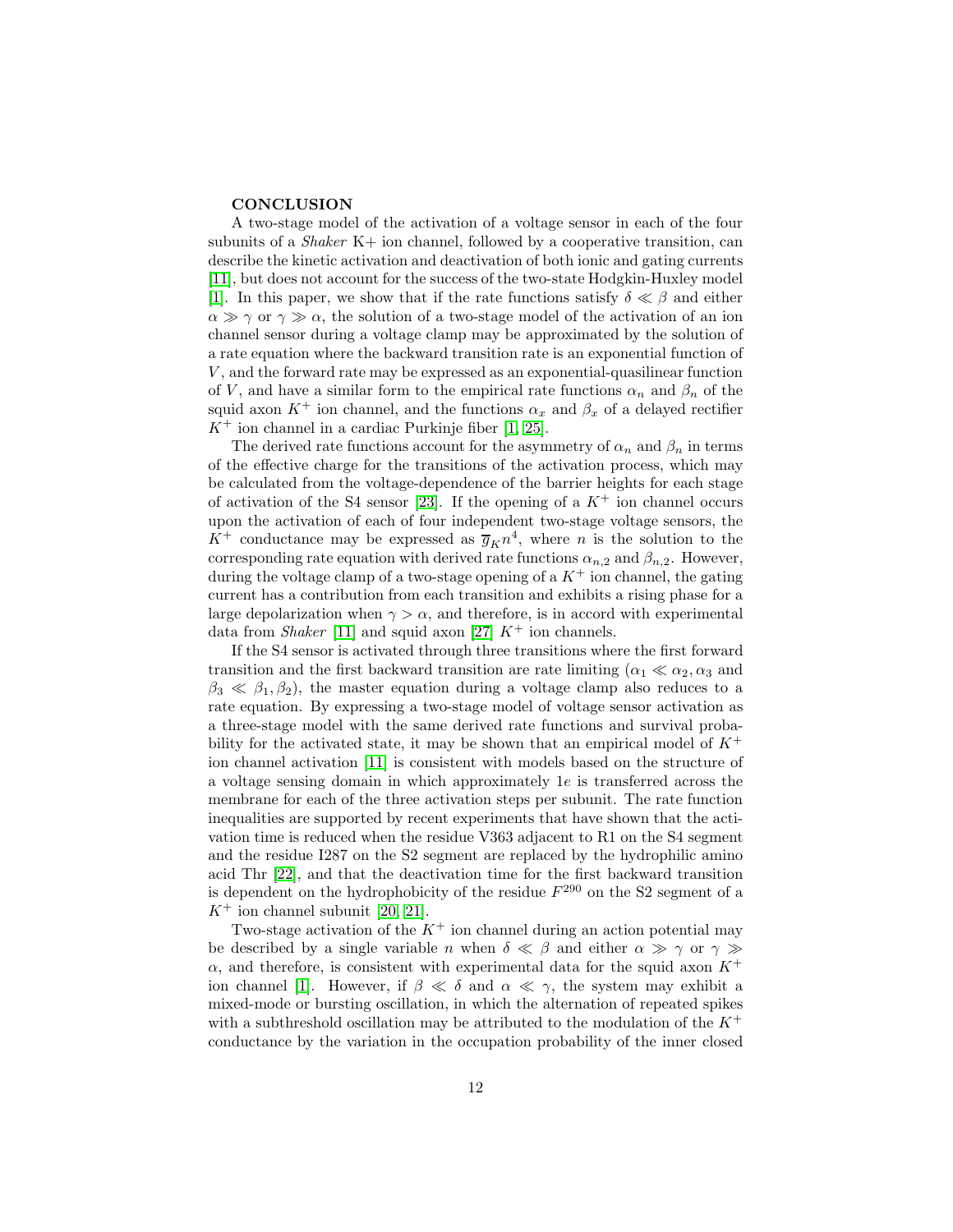state  $n_1$ .

The interaction between inactivating  $K^+$  ion channels and  $Na^+$  ion channels may also generate bursting in fast spiking cortical neurons but, in this case, deinactivation increases the  $K^+$  conductance until the burst can not be sustained, and inactivation reduces the  $K^+$  conductance during the quiescent phase enabling another burst of spikes [\[33,](#page-20-9) [34\]](#page-20-10). Bursting may also occur when a slow M-type  $K^+$  current modulates the repetitive action potential generated by  $Na<sup>+</sup>$  ion channels and delayed rectifier  $K<sup>+</sup>$  ion channels, and has been observed in hippocampal CA1 pyramidal neurons [\[35\]](#page-20-11). Each of these examples of bursting incorporates an additional variable or ionic current that modifies the stability of the stationary state, but the HH model can exhibit a mixed-mode oscillation when the physiological time constant for either the  $K^+$  channel activation variable n or the  $Na<sup>+</sup>$  channel inactivation variable h is increased by an order of magnitude [\[36,](#page-20-12) [37\]](#page-20-13). Similarly, the equations that describe the interaction between a persistent  $Na^+$  ion channel and the two-stage opening of a  $K^+$  ion channel have bursting solutions that are suppressed by the parameter values that characterize the  $K^+$  ion channel rate functions.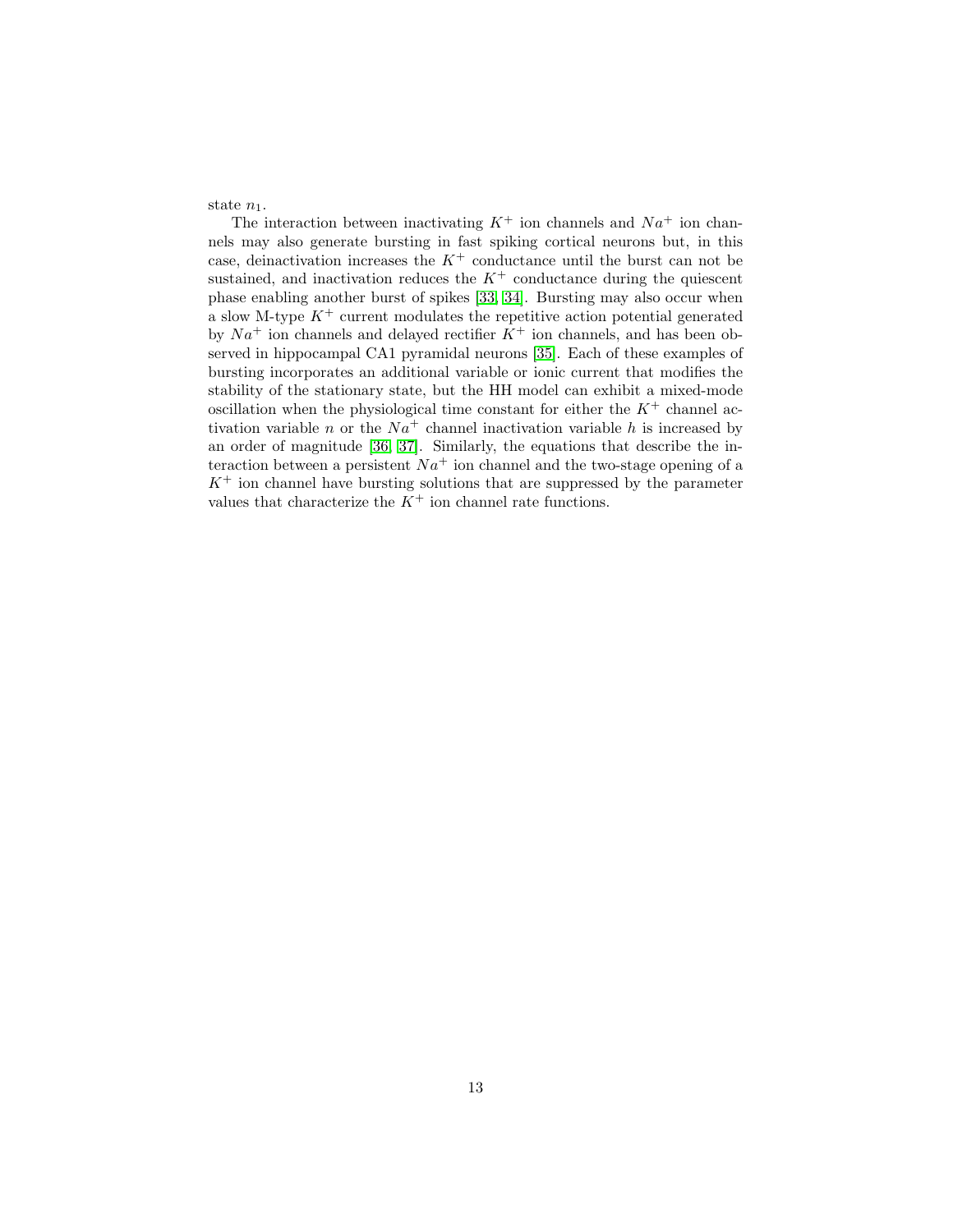## APPENDIX 1

The master equation for two-stage activation, Eqs. [\(4\)](#page-4-0) to [\(6\)](#page-4-0), may be expressed as

<span id="page-13-0"></span>
$$
\frac{dn_1(t)}{dt} = -(\alpha + \beta)n_1(t) + \beta(1 - n(t)),
$$
\n
$$
\frac{dn(t)}{dt} = \gamma(1 - n_1(t)) - (\gamma + \delta)n(t),
$$
\n(44)

where Eq. [\(5\)](#page-4-0) has been eliminated by substitution of  $n_2 = 1 - n_1 - n$ . The general solution of Eqs. [\(44\)](#page-13-0) is

$$
n_1(t) = n_{1s} + \sum_{i=1}^2 a_i (\omega_i - \gamma - \delta) \exp(-\omega_i t)
$$
  

$$
n(t) = n_s + \gamma \sum_{i=1}^2 a_i \exp(-\omega_i t),
$$

where  $n_{1s} = \frac{\beta \delta}{(\alpha \gamma + \delta(\alpha + \beta))}, n_s = \frac{\alpha \gamma}{(\alpha \gamma + \delta(\alpha + \beta))}, \omega_1$  and  $\omega_2 > \omega_1$ are solutions of

$$
\omega^2 - \omega(\alpha + \beta + \gamma + \delta) + \alpha \gamma + \delta(\alpha + \beta) = 0,
$$

and  $a_1, a_2$  are constants determined by the initial conditions. For a large hyperpolarized holding potential, we may assume that  $n_1(0) = 1$ , and  $n(0) = n_2(0) =$ 0, and if a  $K^+$  channel voltage sensor is depolarized to a clamp potential V, by application of the initial condition, the solution of Eqs. [\(4\)](#page-4-0) to [\(6\)](#page-4-0) for two-stage activation is

$$
n_{1A}(t) = \frac{\beta \delta}{\omega_1 \omega_2} - \frac{\alpha(\gamma + \delta - \omega_1)}{\omega_1(\omega_1 - \omega_2)} \exp(-\omega_1 t) + \frac{\alpha(\gamma + \delta - \omega_2)}{\omega_2(\omega_1 - \omega_2)} \exp(-\omega_2 t),
$$
  
\n
$$
n_{2A}(t) = \frac{\alpha \delta}{\omega_1 \omega_2} - \frac{\alpha(\omega_1 - \delta)}{\omega_1(\omega_1 - \omega_2)} \exp(-\omega_1 t) + \frac{\alpha(\omega_2 - \delta)}{\omega_2(\omega_1 - \omega_2)} \exp(-\omega_2 t),
$$
  
\n
$$
n_A(t) = \frac{\alpha \gamma}{\omega_1 \omega_2} + \frac{\alpha \gamma}{\omega_1(\omega_1 - \omega_2)} \exp(-\omega_1 t) - \frac{\alpha \gamma}{\omega_2(\omega_1 - \omega_2)} \exp(-\omega_2 t).
$$

However, if the S4 sensor is initially in the open state  $(n(0) = 1, \text{ and } n_1(0) = 1)$  $n_2(0) = 0$ , and if the K<sup>+</sup> sensor is repolarized to a clamp potential V, the solution is

$$
n_{1D}(t) = \frac{\beta \delta}{\omega_1 \omega_2} - \frac{\beta \delta}{\omega_1 (\omega_2 - \omega_1)} \exp(-\omega_1 t) - \frac{\beta \delta}{\omega_2 (\omega_1 - \omega_2)} \exp(-\omega_2 t),
$$
  
\n
$$
n_{2D}(t) = \frac{\alpha \delta}{\omega_1 \omega_2} + \frac{\delta(\omega_1 - \alpha)}{\omega_1 (\omega_2 - \omega_1)} \exp(-\omega_1 t) + \frac{\delta(\omega_2 - \alpha)}{\omega_2 (\omega_1 - \omega_2)} \exp(-\omega_2 t),
$$
  
\n
$$
n_D(t) = \frac{\alpha \gamma}{\omega_1 \omega_2} + \frac{\delta(\omega_2 - \gamma - \delta)}{\omega_1 (\omega_2 - \omega_1)} \exp(-\omega_1 t) + \frac{\delta(\omega_1 - \gamma - \delta)}{\omega_2 (\omega_1 - \omega_2)} \exp(-\omega_2 t).
$$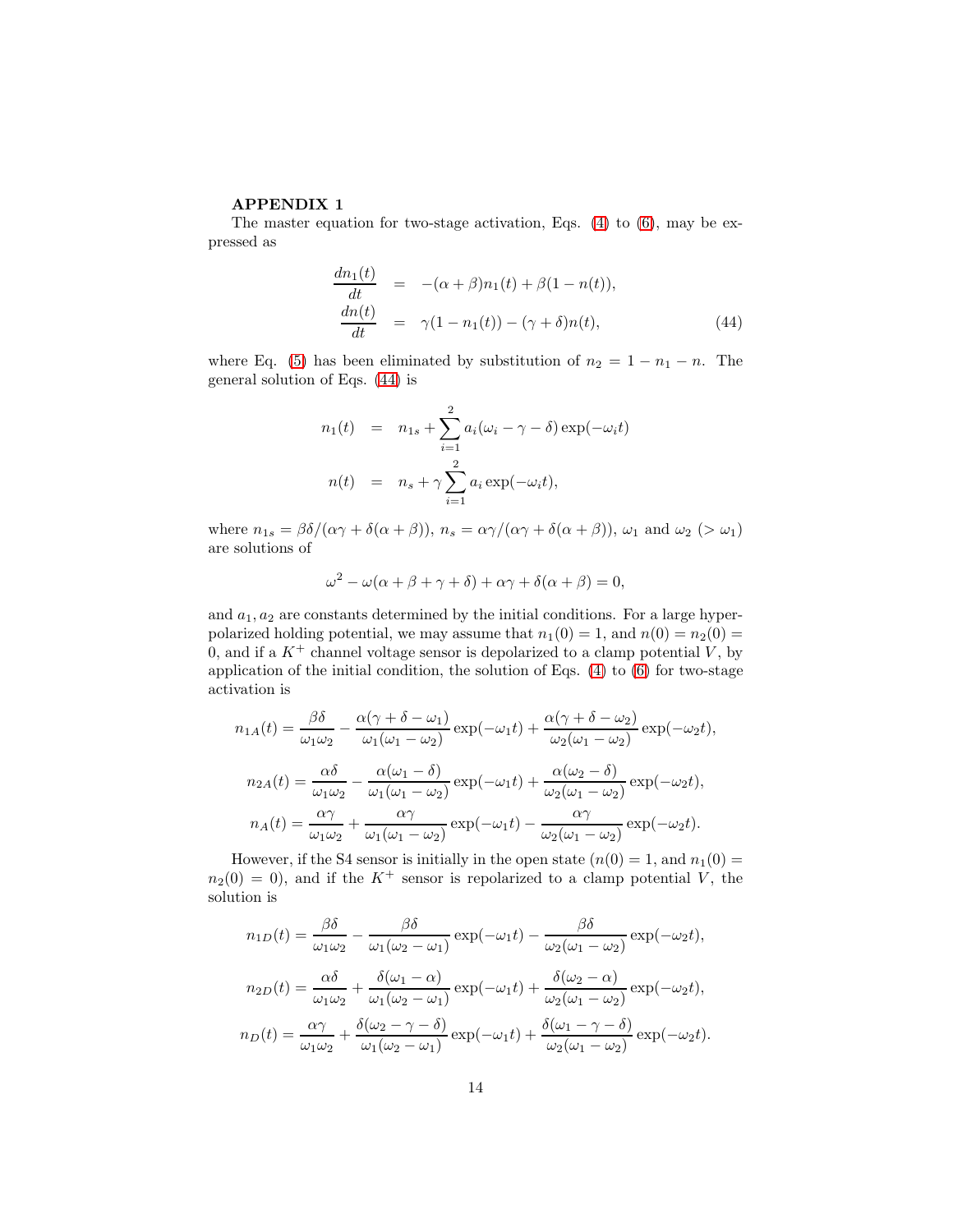The general solution of the three-stage master equation Eqs. [\(29\)](#page-7-1) - [\(32\)](#page-7-1) is

<span id="page-14-0"></span>
$$
n_1(t) = \frac{\beta_1 \beta_2 \beta_3}{\omega_1 \omega_2 \omega_3} + \Sigma_{i=1}^3 a_i g_1(\omega_i) \exp(-\omega_i t),
$$
  
\n
$$
n_2(t) = \frac{\alpha_1 \beta_2 \beta_3}{\omega_1 \omega_2 \omega_3} - \alpha_1 \Sigma_{i=1}^3 a_i g_2(\omega_i) \exp(-\omega_i t),
$$
  
\n
$$
n_3(t) = \frac{\alpha_1 \alpha_2 \beta_3}{\omega_1 \omega_2 \omega_3} - \alpha_1 \alpha_2 \Sigma_{i=1}^3 a_i (\beta_3 - \omega_i) \exp(-\omega_i t),
$$
  
\n
$$
n(t) = \frac{\alpha_1 \alpha_2 \alpha_3}{\omega_1 \omega_2 \omega_3} - \alpha_1 \alpha_2 \alpha_3 \Sigma_{i=1}^3 a_i \exp(-\omega_i t),
$$
\n(45)

where  $a_1, a_2$  and  $a_3$  are constants,  $g_1(\omega) = \omega^2 - (\alpha_2 + \alpha_3 + \beta_2 + \beta_3)\omega + \alpha_2(\alpha_3 + \beta_4)$  $(\beta_3) + (\beta_2\beta_3, g_2(\omega)) = \omega^2 - (\alpha_3 + \beta_2 + \beta_3)\omega + (\beta_2\beta_3, g_3(\omega))$  the frequencies  $\omega_1 < \omega_2 < \omega_3$ are solutions of

$$
\omega^3 - e_1 \omega^2 + e_2 \omega - e_3 = 0, \tag{46}
$$

and

$$
e_1 = \Sigma_{i=1}^3 (\alpha_i + \beta_i) = \Sigma_{i=1}^3 \omega_i
$$
  
\n
$$
e_2 = \alpha_1 (\alpha_2 + \alpha_3 + \beta_2 + \beta_3) + \alpha_2 (\alpha_3 + \beta_3) + \beta_2 \beta_3 + \beta_1 (\alpha_3 + \beta_2 + \beta_3)
$$
  
\n
$$
= \omega_1 \omega_2 + \omega_2 \omega_3 + \omega_1 \omega_3
$$
  
\n
$$
e_3 = \alpha_1 \alpha_2 \alpha_3 + \beta_3 (\alpha_1 \alpha_2 + \beta_2 (\alpha_1 + \beta_1)) = \omega_1 \omega_2 \omega_3.
$$

If the  $K^+$  channel voltage sensor is depolarized to a clamp potential V from a hyperpolarized potential  $(n_1(0) = 1$ , and  $n(0) = n_2(0) = n_3(0) = 0$ , it may be shown that  $a_i = 1/(\omega_i \Pi_{j \neq i}(\omega_j - \omega_i))$ . If  $\alpha_1 \gg \alpha_2 \gg \alpha_3$  and  $\beta_1 \gg \beta_2 \gg \beta_3$ , the frequency  $\omega_1 \ll \omega_2 \ll \omega_3$ ,

$$
\omega_2 + \omega_3 \approx \Sigma_{i=1}^2 (\alpha_i + \beta_i),
$$
  
\n
$$
\omega_2 \omega_3 \approx \alpha_1 \alpha_2 + \alpha_1 \beta_2 + \beta_1 \beta_2,
$$
  
\n
$$
\omega_1 = \alpha_{n,3} + \beta_{n,3} = \frac{e_3}{\omega_2 \omega_3},
$$

and  $a_1 \gg a_2 \gg a_3$ . That is, the higher frequency terms have small amplitude and  $n(t)$  satisfies a rate equation with time constant  $\omega_1 = \alpha_{n,3}(V) + \beta_{n,3}(V)$ where

$$
\alpha_{n,3}(V) \approx \frac{\alpha_3}{1 + (\beta_2/\alpha_2)(1 + \beta_1/\alpha_1)},
$$
  
\n
$$
\beta_{n,3}(V) \approx \beta_3.
$$

However, if  $\alpha_1 \ll \alpha_2, \alpha_3$  and  $\beta_3 \ll \beta_1, \beta_2$ ,

$$
\omega_2 + \omega_3 \approx \Sigma_{i=1}^2 (\alpha_{i+1} + \beta_i),
$$
  
\n
$$
\omega_2 \omega_3 \approx \alpha_3 \alpha_2 + \alpha_3 \beta_1 + \beta_1 \beta_2,
$$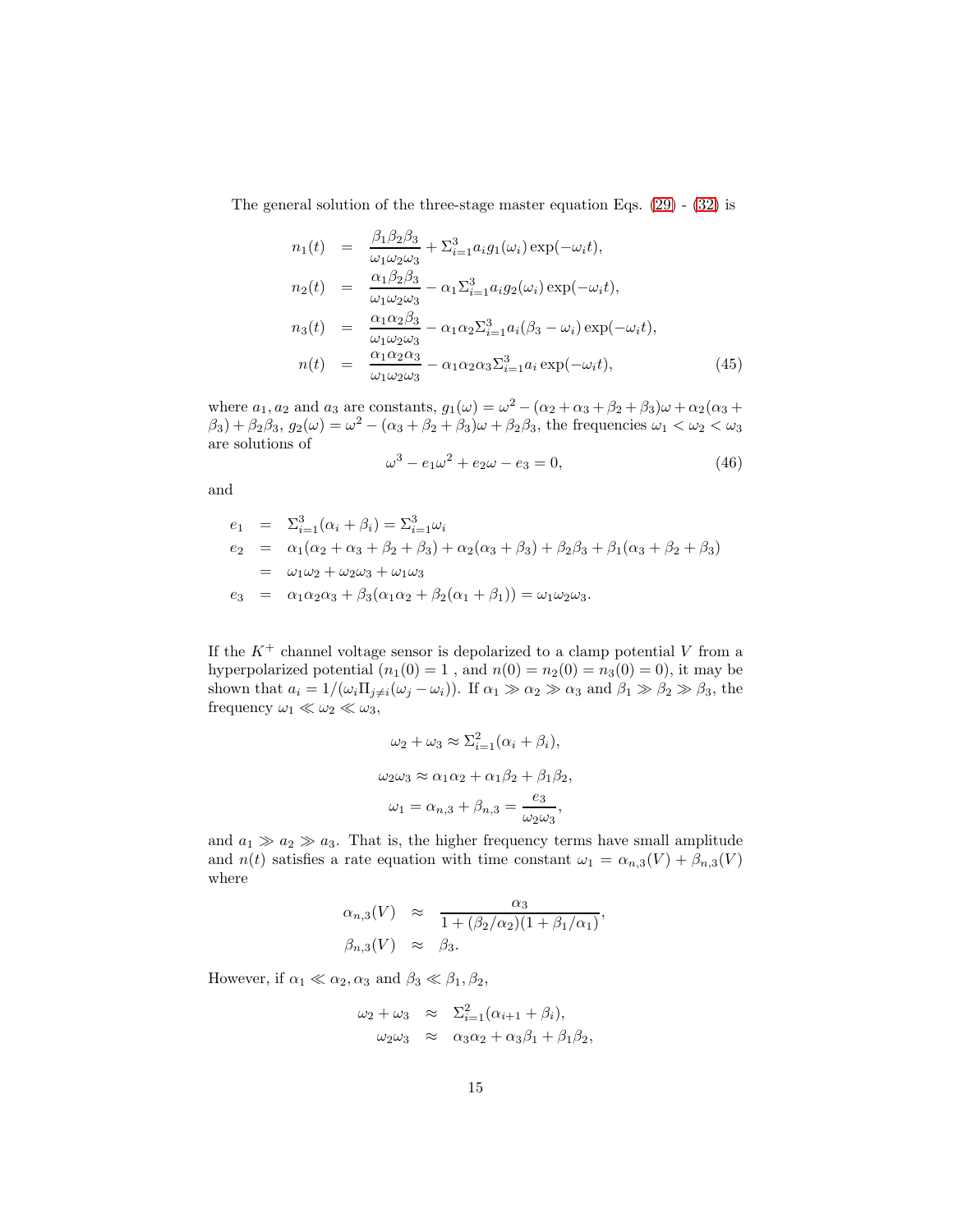and the rate functions

$$
\alpha_{n,3}(V) \approx \frac{\alpha_1 \alpha_3}{\alpha_3 + (\beta_2/\alpha_2)(\alpha_3 \beta_1/\beta_2 + \beta_1)},
$$

$$
\beta_{n,3}(V) \approx \frac{\beta_3(\alpha_1 + \beta_2(\alpha_1 + \beta_1)/\alpha_2)}{\alpha_3 + (\beta_2/\alpha_2)(\alpha_3 \beta_1/\beta_2 + \beta_1)}.
$$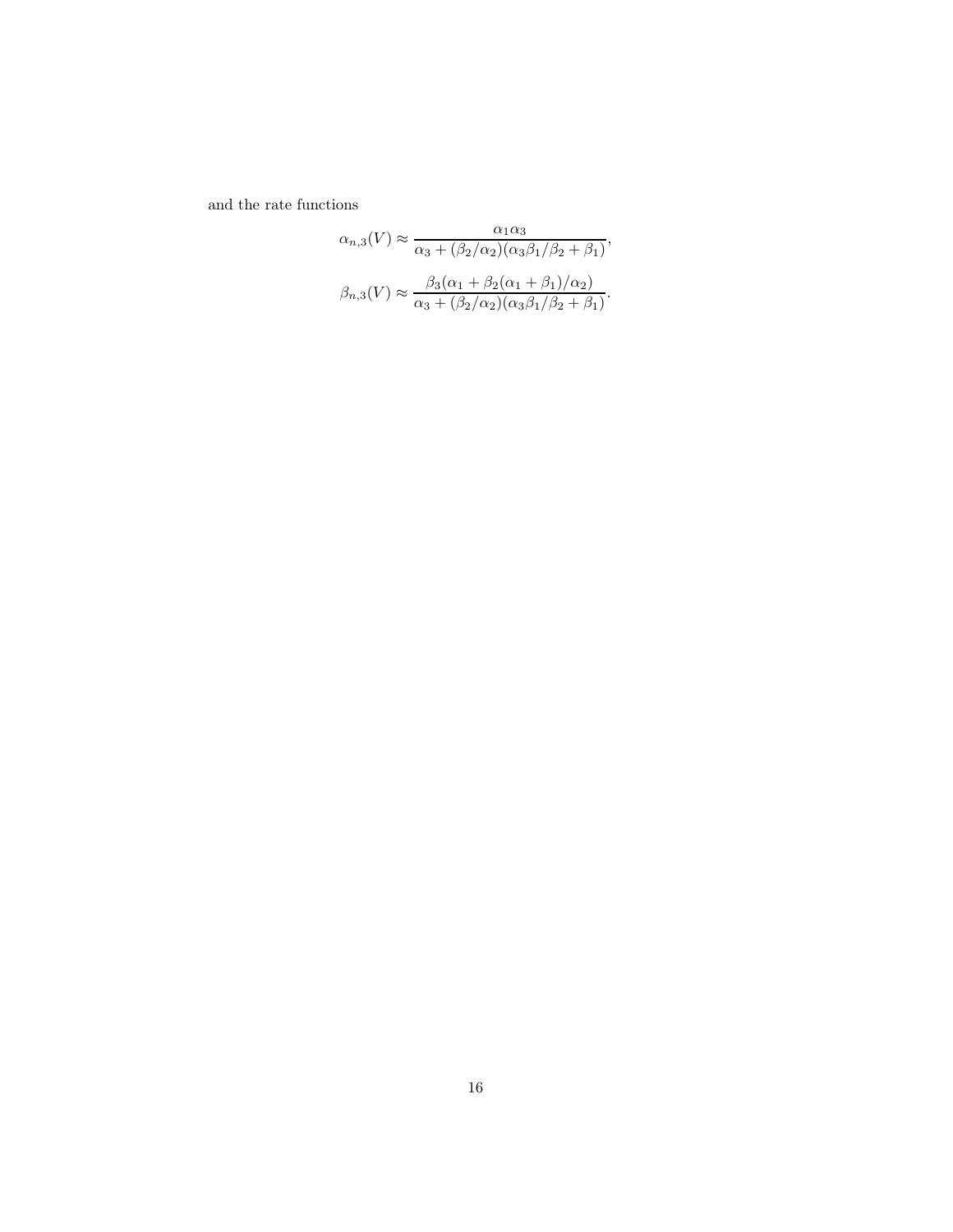### APPENDIX 2

Although the  $K^+$  ionic current is a function of the activation variable n if the rate functions satisfy  $\delta \ll \beta$  and either  $\alpha \gg \gamma$  or  $\gamma \gg \alpha$ , the gating current of the ion channel is comprised of a fast component, considered to be a redistribution of the charge of the S4 sensor within energy wells, and a slow component generated by transitions between stationary states. The gating charge  $\overline{Q}_i$  associated with the transition to the i-th state from the first state is the change in charge induced in the surrounding solvent [\[26\]](#page-20-14), and may be expressed as  $\sum_{j=2}^{i} Q_j$  where  $Q_j$  is the gating charge for the transition from the  $(j - 1)$ th state to the j-th state. The observable gating charge  $Q_g(t)$  for each subunit of the  $K^+$  ion channel is dependent on the survival probability for each state, and if the voltage sensor activates in two steps,  $Q_{g,2}(t) = Q_2 n_2(t) + (Q_2 + Q_3)n(t)$ , and the gating current

$$
I_{g,2}(t) = Q_2 \frac{dn_2}{dt} + (Q_2 + Q_3) \frac{dn}{dt}.
$$
 (47)

From the solution of Eqs. [\(4\)](#page-4-0) to [\(6\)](#page-4-0) in Appendix 1, we may write

<span id="page-16-0"></span>
$$
I_{g,2}(t) = \frac{\alpha(\gamma Q_3 - (\alpha + \beta)Q_2)}{(\omega_2 - \omega_1)} [\exp(-\omega_1 t) - \exp(-\omega_2 t)] +
$$

$$
\frac{\alpha Q_2}{(\omega_2 - \omega_1)} [\omega_2 \exp(-\omega_1 t) - \omega_1 \exp(-\omega_2 t)], \qquad (48)
$$

and for  $t \gg 1/\omega_2$ , the high frequency terms are small when  $\omega_2 \gg \omega_1$ , and thus

$$
I_{g,2}(t) \approx \frac{\alpha \exp(-\omega_1 t)}{(\omega_2 - \omega_1)} \left[ \gamma Q_3 + (\omega_2 - \alpha - \beta) Q_2 \right]. \tag{49}
$$

If  $\alpha \gg \gamma$  and  $\beta \gg \delta$ ,  $\omega_1 \approx \alpha_{n,2} + \beta_{n,2}$ ,  $\omega_2 \approx \alpha + \beta$ , and

$$
I_{g,2}(t) \approx \alpha_{n,2} Q_3 \exp(-\omega_1 t),\tag{50}
$$

where  $\alpha_{n,2}$  is given by Eq. [\(17\)](#page-5-0). However, if  $\alpha \ll \gamma$  and  $\beta \gg \delta$ ,  $\omega_1 \approx \alpha_{n,2} + \beta_{n,2}$ ,  $\omega_2 \approx \gamma + \beta$  and

$$
I_{g,2}(t) \approx \alpha_{n,2}[Q_3 + (1 - \alpha/\gamma)Q_2] \exp(-\omega_1 t), \tag{51}
$$

where  $\alpha_{n,2}$  is given by Eq. [\(22\)](#page-6-0). That is, for  $t \gg 1/\omega_2$ , the two-stage expression for the gating current may be approximated by the low frequency terms, and a similar analysis may also be applied to the domain of a  $Na<sup>+</sup>$  ion channel, but in order to account for the rising phase of the gating current that has been observed in both *Shaker* [\[11\]](#page-19-10) and squid axon  $K^+$  channels [\[27\]](#page-20-8), as well as  $Na<sup>+</sup>$  ion channels [\[28\]](#page-20-15), it is necessary to take into account the high frequency contribution.

From Eq. [\(48\)](#page-16-0),

$$
\frac{dI_{g,2}}{dt}(0) = \alpha[\gamma Q_3 - (\alpha + \beta)Q_2],\tag{52}
$$

where it is assumed that  $Q_2 \approx Q_3$  [\[11\]](#page-19-10), and for hyperpolarized clamp potentials,  $\beta \gg \alpha, \gamma$  and the gating current decreases initially, whereas for depolarized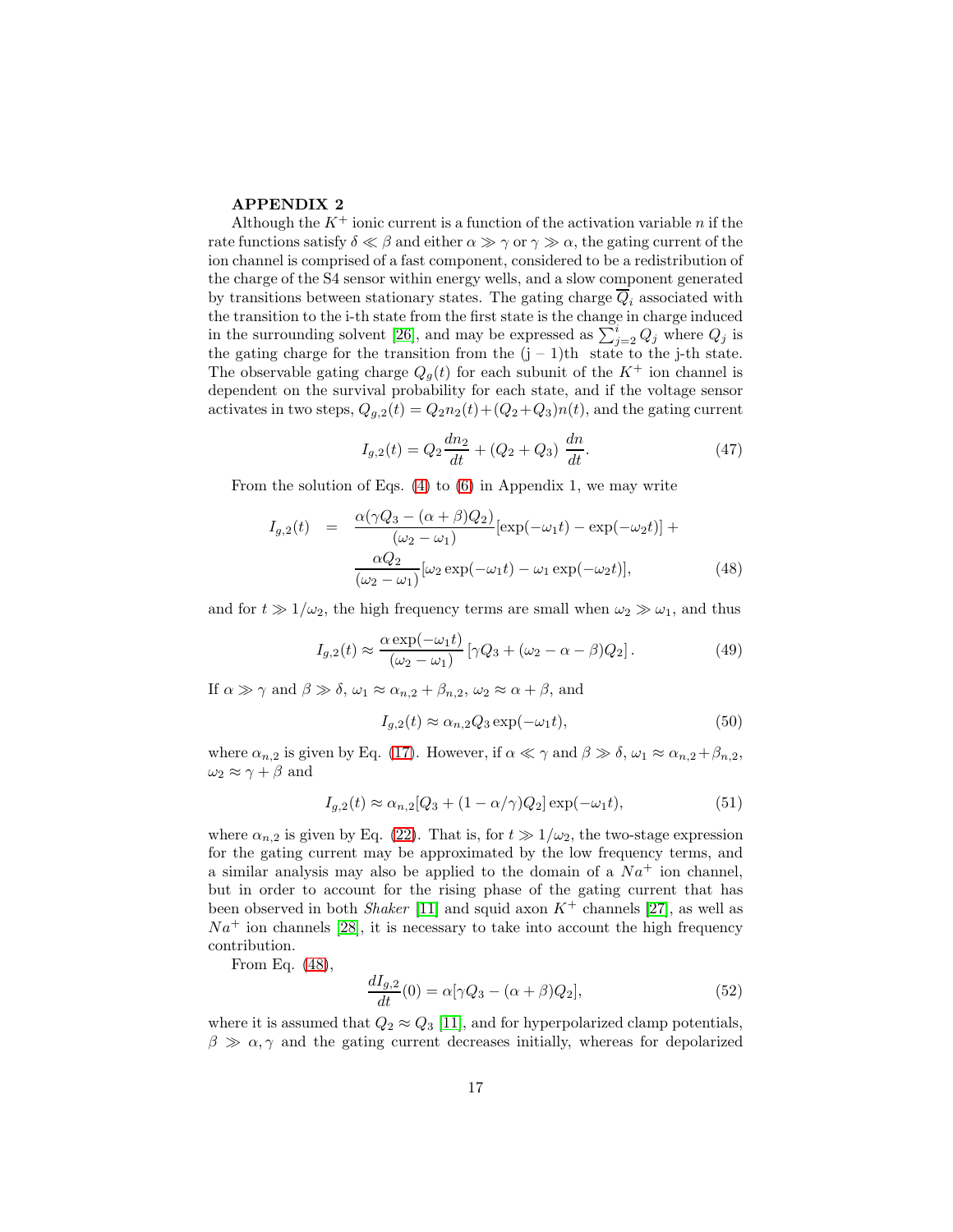potentials,  $\beta$  is small and an initial rising phase in the relaxation of the gating current is dependent on the relative magnitude of the forward rate functions  $\alpha$ and  $\gamma$ . For the two-stage activation model of the squid axon  $K^+$  ion channel,  $\alpha \gg \gamma$ , and hence  $dI_{q,2}/dt(0) < 0$ , and there is no rising phase of the gating current for each clamp potential, whereas for the two-stage activation model of the *Shaker* K<sup>+</sup> ion channel for which  $\gamma > \alpha$ ,  $dI_{q,2}/dt(0) > 0$  and the gating current has a rising phase for larger depolarizations [\[11\]](#page-19-10).

For three-stage activation of a voltage sensor, the gating charge  $Q_{a,3}(t)$  =  $Q_2n_2(t) + (Q_2+Q_3)n_3(t) + (Q_2+Q_3+Q_4)n(t)$ , and the gating current

$$
I_{g,3}(t) = Q_2 \frac{dn_2}{dt} + (Q_2 + Q_3) \frac{dn_3}{dt} + (Q_2 + Q_3 + Q_4) \frac{dn}{dt}.
$$
 (53)

For  $t \gg 1/\omega_2$ , the high frequency terms of the solution in Eqs. [\(45\)](#page-14-0) are small when  $\omega_3 \gg \omega_2 \gg \omega_1$  (see Appendix 1) and

$$
I_{g,3}(t) \approx \frac{\alpha_1 \exp(-\omega_1 t)}{(\omega_2 - \omega_1)(\omega_3 - \omega_1)} [g_1(\omega_1)Q_2 + (\alpha_3 + \beta_3 - \omega_1)\alpha_2 Q_3 + \alpha_2 \alpha_3 Q_4].
$$
\n(54)

By taking account of the high frequency contribution to  $I_{g,3}(t)$ , it may be shown from Eqs. [\(29\)](#page-7-1) - [\(32\)](#page-7-1) and the initial conditions  $n(0) = 1$ , and  $n_1(0) = n_2(0) =$  $n_3(0) = 0$  that

$$
\frac{dI_{g,3}}{dt}(0) = \alpha_1[\alpha_2 Q_3 - (\alpha_1 + \beta_1)Q_2],\tag{55}
$$

and if  $\alpha_1 < \alpha_2$  and  $Q_2 \approx Q_3$ , the gating current has a rising phase for larger depolarizations. As in the case of two-stage activation, the condition  $\alpha_1 < \alpha_2$ is consistent with the rate function inequality  $\alpha_1 \ll \alpha_2, \alpha_3$  required for the rate functions [\(36\)](#page-8-0) and [\(37\)](#page-8-1).

#### APPENDIX 3

Stationary points of the system of Eqs. [\(38\)](#page-9-0) - [\(40\)](#page-9-1) are given by the intersection of the n, n<sub>1</sub> and V nullclines -  $n = (1-n_1)\gamma/(\gamma+\delta)$ ,  $n_1 = (1-n)\beta/(\alpha+\beta)$ and

$$
n = \frac{I - \overline{g}_L(V - V_L) - \overline{g}_{Na} m_{\infty}(V)(V - V_{Na})}{\overline{g}_K(V - V_K)},
$$
\n(56)

and hence

$$
\frac{I - \overline{g}_L(V - V_L) - \overline{g}_{Na} m_{\infty}(V)(V - V_{Na})}{\overline{g}_K(V - V_K)} = \frac{\alpha \gamma}{\alpha \gamma + \alpha \delta + \beta \delta},\tag{57}
$$

where it is assumed that the parameters are chosen so that there is only one solution. The stability of the stationary point may be determined by assuming that  $V = V_s + V$ ,  $n = n_s + \tilde{n}$  and  $n_1 = n_{1s} + \tilde{n}_1$ , where  $(V_s, n_s, n_{1s})$  is the stationary solution, and defining the Jacobian matrix of coefficients M of the linearized equations in  $(\tilde{V}, \tilde{n}, \tilde{n}_1),$ 

$$
M = \begin{pmatrix} R & -g_K(V_s - V_K)/C & 0 \\ \phi_{ns} n'_{\infty s}(1 - p_s) & -\phi_{ns} & -\phi_{ns} n_{\infty s} \\ \phi_{1s} n'_{1\infty s}(1 - n_s) & -\phi_{1s} n_{1\infty s} & -\phi_{1s} \end{pmatrix}
$$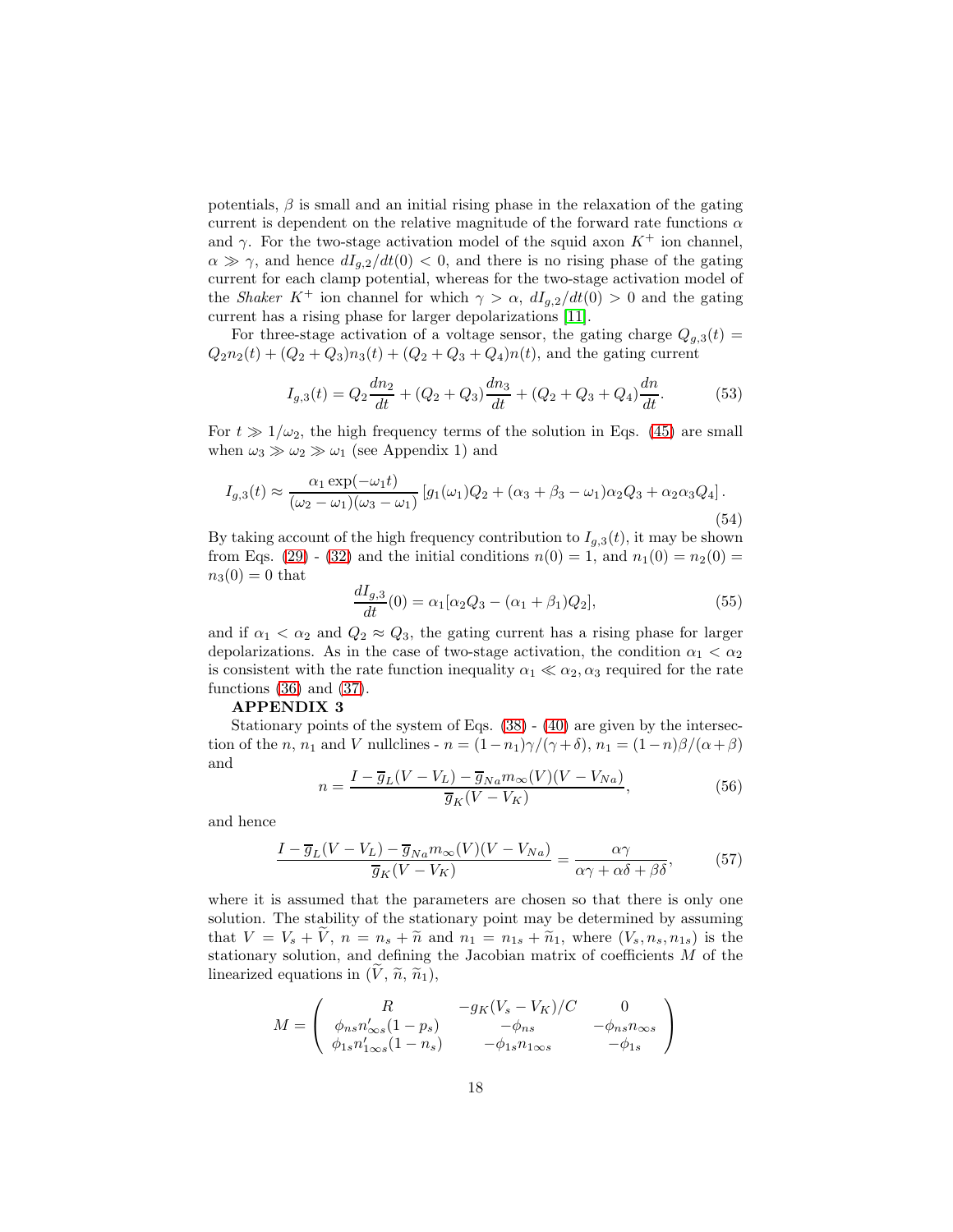where  $R = [-g_L - g_K n_s - g_{Na} m_{\infty s} - g_{Na} m'_{\infty} (V_s) (V_s - V_{Na})]/C, n_{\infty}(V) =$  $\gamma/(\gamma+\delta),\ n_{1\infty}(V)=\beta/(\alpha+\beta),\ \phi_{ns}=\phi_n(V_s),\ \phi_{1s}=\phi_1(V_s),\ n_{\infty s}=n_{\infty}(V_s),$  $n_{1\infty s} = n_{1\infty}(V_s)$ ,  $n'_{\infty s} = n'_{\infty}(V_s)$ ,  $n'_{1\infty s} = n'_{1\infty}(V_s)$  and  $m_{\infty s} = m_{\infty}(V_s)$ , the eigenvalues may be determined from the characteristic equation

$$
det(M - I\omega) = \omega^3 + f_1\omega^2 + f_2\omega + f_3 = 0,
$$

where  $I$  is the identity matrix, and

$$
f_1 = \phi_{ns} + \phi_{1s} - R,
$$
  
\n
$$
f_2 = -R(\phi_{ns} + \phi_{1s}) - \phi_{ns}\phi_{1s}(1 - n_{\infty s}n_{1\infty s}) + (g_K/C)(V_s - V_K)\phi_{ns}n'_{\infty s}(1 - n_{1s}),
$$
  
\n
$$
f_3 = (g_K/C)(V_s - V_K)\phi_{ns}\phi_{1s}[n'_{\infty s}(1 - n_{1s}) - n_{\infty s}n'_{1\infty s}(1 - n_s)] +
$$
  
\n
$$
R\phi_{ns}\phi_{1s}(n_{\infty s}n_{1\infty s} - 1).
$$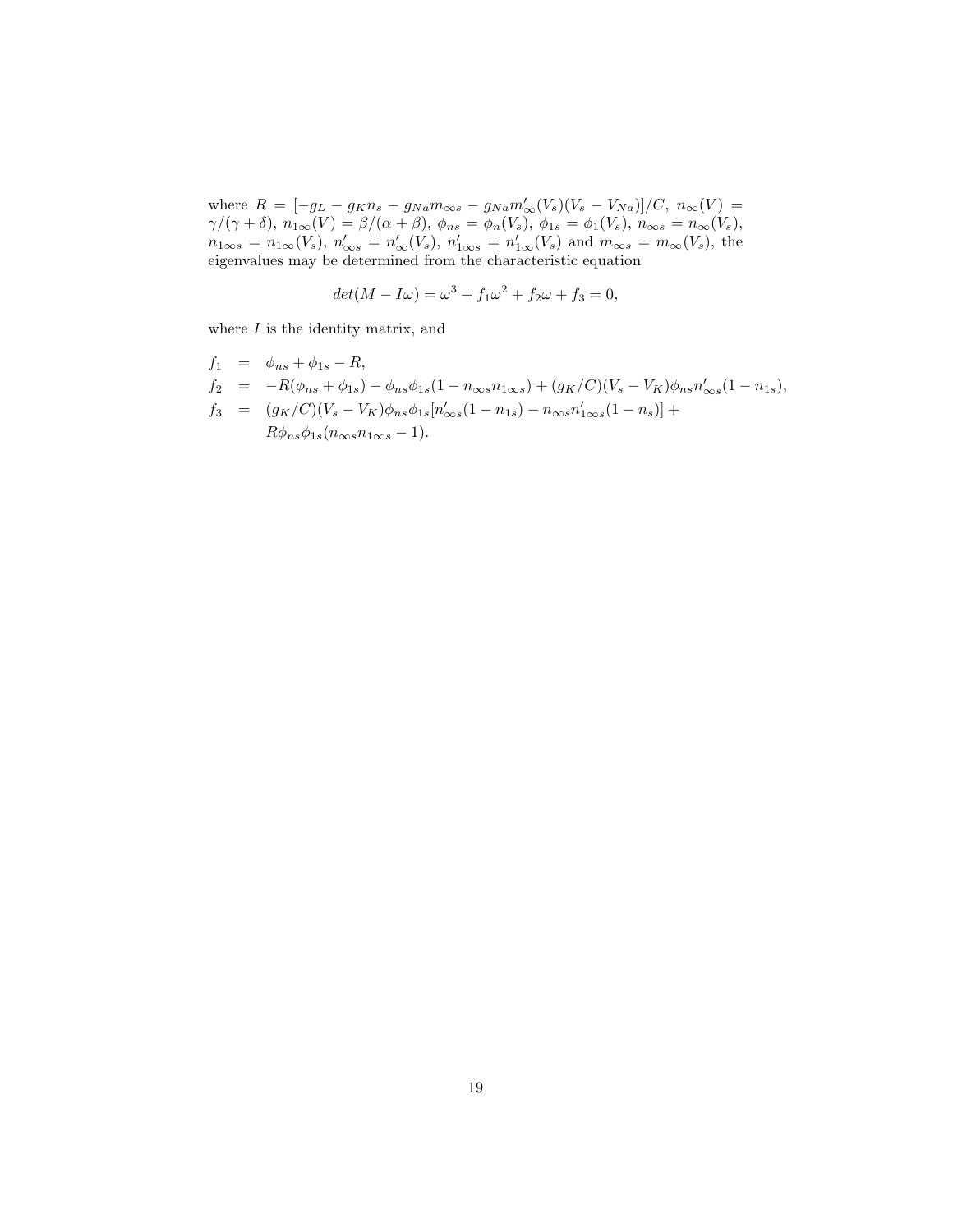# <span id="page-19-0"></span>References

- <span id="page-19-1"></span>[1] A. L. Hodgkin and A. F. Huxley, J. Physiol. 117, 500 (1952).
- <span id="page-19-2"></span>[2] D. Noble, J. Physiol. 160, 317 (1962).
- <span id="page-19-3"></span>[3] B. Frankenhaeuser and A. F. Huxley, J. Physiol. 171, 302 (1964).
- <span id="page-19-4"></span>[4] J. A. Connor and C. F. Stevens, J. Physiol. 213, 31 (1971).
- <span id="page-19-5"></span>[5] R. E. Plant and M. Kim, Biophysical J. 16, 227 (1976).
- <span id="page-19-6"></span>[6] I. Goychuk and P. Hänggi, Proc. Natl. Acad. Sci. USA 99, 3552 (2002).
- <span id="page-19-7"></span>[7] S. R. Vaccaro, Phys. Rev. E 76, 011923 (2007).
- <span id="page-19-8"></span>[8] S. R. Vaccaro, Phys. Rev. E 78, 061915 (2008).
- <span id="page-19-9"></span>[9] H. Lecar, H. P. Larrson and M. Grabe, Biophys. J. 85, 2854 (2003).
- <span id="page-19-10"></span>[10] S. R. Vaccaro, J. Chem. Phys. 132, 145101 (2010)
- [11] W. N. Zagotta, T. Hoshi, and R. W. Aldrich, J. Gen. Physiol. 103, 321 (1994).
- <span id="page-19-11"></span>[12] S. K. Tiwari-Woodruff, M. A. Lin, C. T. Schulteis and D. M. Papazian, J. Gen. Physiol. 115, 123 (2000).
- <span id="page-19-12"></span>[13] W. R. Silverman, B. Roux and D. M. Papazian, Proc. Natl. Acad. Sci. USA 100, 2935 (2003).
- <span id="page-19-14"></span><span id="page-19-13"></span>[14] D. Schmidt, Q. X. Jiang and R. MacKinnon, Nature, 444, 775 (2006).
- <span id="page-19-15"></span>[15] V. Jogini and B. Roux, Biophys. J. 93, 3070 (2007).
- [16] F. Khalili-Araghi, V. Jogini, V. Yarov-Yarovoy, E. Tajkhorshid, B. Roux, K. Schulten, Biophys. J. 98, 2189 (2010).
- <span id="page-19-16"></span>[17] U. Henrion, J. Renhorn, S. I. Borjesson, E. M. Nelson, C. S. Schwaiger, P. Bjelkmar, B. Wallner and E. Lindahl, Proc. Natl. Acad. Sci. USA 109, 8552 (2012).
- <span id="page-19-17"></span>[18] L. Delemotte, M. Tarek, M. L. Klein, C. Amaral, W. Treptow, Proc. Natl. Acad. Sci. USA 108, 6109 (2011).
- <span id="page-19-18"></span>[19] M. O. Jensen, V. Jogini, D. W. Borhani, A. E. Leffler, R. O. Dror and D. E. Shaw, Science, 336, 229 (2012).
- <span id="page-19-19"></span>[20] X. Tao, A. Lee, W. Limapichat, D. A. Dougherty, and R. MacKinnon, Science, **328**, 67 (2010).
- <span id="page-19-20"></span>[21] J. L. Lacroix and F. Bezanilla, Proc. Natl. Acad. Sci. USA 108, 6444 (2011).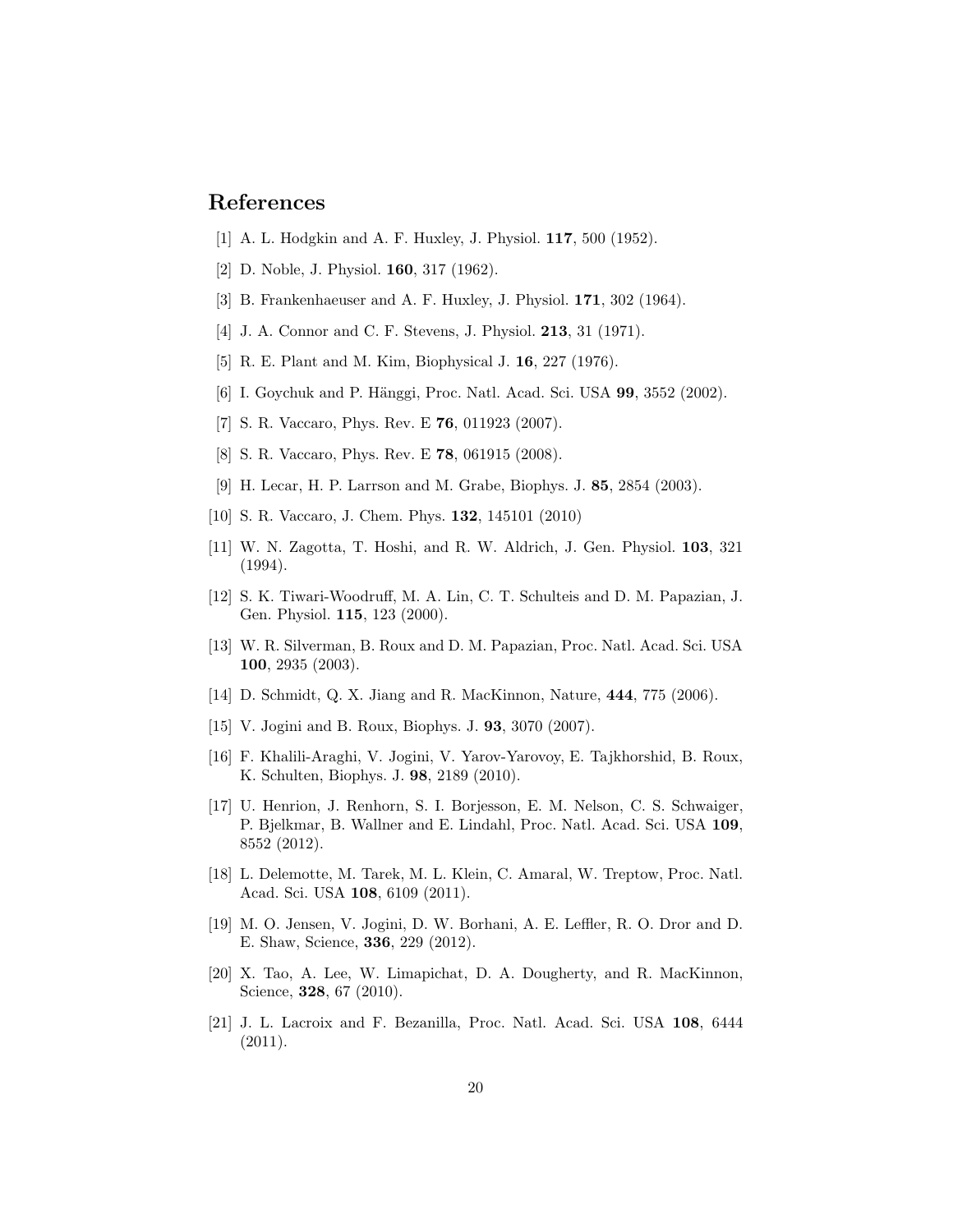- <span id="page-20-0"></span>[22] J. L. Lacroix, F. V. Campos, L. Frezza and F. Bezanilla, Neuron, 79, 651. (2013).
- <span id="page-20-2"></span><span id="page-20-1"></span>[23] S. R. Vaccaro, J. Chem. Phys. **135**, 095102 (2011).
- <span id="page-20-3"></span>[24] N. E. Schoppa and F. J. Sigworth, J. Gen. Physiol. **111**, 271 (1998).
- <span id="page-20-14"></span>[25] D. DiFrancesco and D. Noble, Phil. Trans. R. Soc. Lond. B 307, 353 (1985).
- <span id="page-20-8"></span>[26] B. Roux, Biophys. J. 73, 2980 (1997).
- <span id="page-20-15"></span>[27] M. M. White and F. Bezanilla, J. Gen. Physiol. 85 ,539 (1985).
- <span id="page-20-4"></span>[28] C. M. Armstrong and W. F. Gilly, J. Gen. Physiol. **74**, 691 (1979).
- [29] P. G. DeCaen, V. Yarov-Yarovoy, T. Scheuer and W. A. Catterall, Proc. Natl. Acad. Sci. USA 108, 18825 (2011).
- <span id="page-20-6"></span><span id="page-20-5"></span>[30] R. D. Keynes, Proc. R. Soc. Lond. B 240, 425 (1990).
- [31] B. Ermentrout, Simulating, Analyzing, and Animating Dynamical Systems:A Guide to XPPAUT for Researchers and Students. SIAM, (2002)
- <span id="page-20-9"></span><span id="page-20-7"></span>[32] J. Rinzel, Lect. Notes in Biomath. 71, 267 (1987).
- <span id="page-20-10"></span>[33] X. -J. Wang, Neuroreport 5, 221 (1993).
- <span id="page-20-11"></span>[34] M. E. Rush and J. Rinzel, Bull. Math. Biol. 57, 899 (1995).
- <span id="page-20-12"></span>[35] C. Yue and Y. Yaari, J. Neuroscience **24**, 4614 (2004).
- <span id="page-20-13"></span>[36] S. Doi, S. Nabetani and S. Kumagai, Biol. Cybern. 85, 51 (2001).
- [37] J. Rubin and M. Wechselberger, Biol. Cybern. 97, 5 (2007).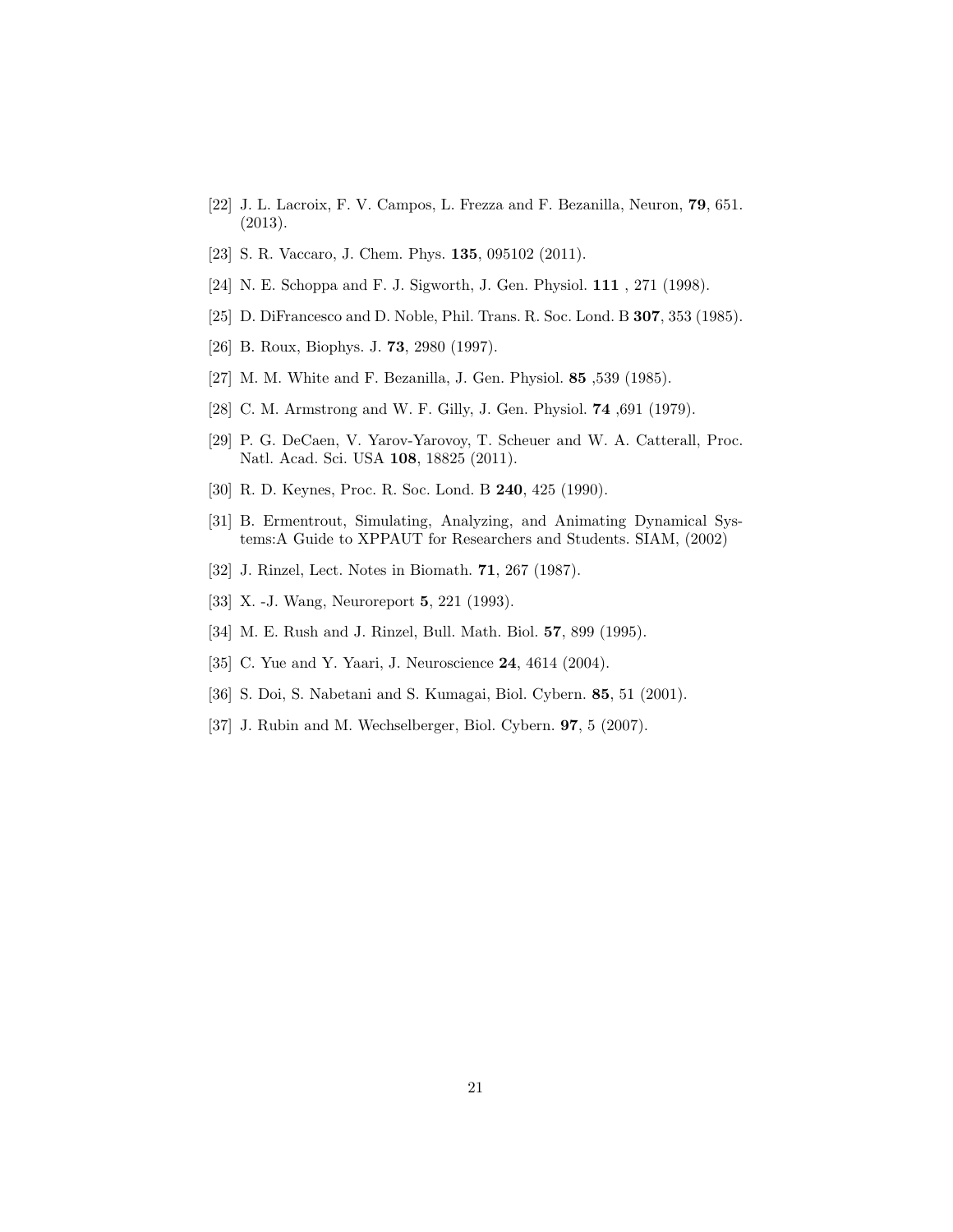| α  |                                           |  |
|----|-------------------------------------------|--|
|    | $n_1$ $\Rightarrow$ $n_2$ $\Rightarrow$ n |  |
| 13 |                                           |  |

Figure 1: Two-stage activation model of a  $K^+$  ion channel voltage sensor, where the occupation probabilities of the closed states  $n_1$ ,  $n_2$  and the open state n satisfy a master equation, and  $\alpha$ ,  $\beta$ ,  $\gamma$  and  $\delta$  are voltage-dependent rate functions between states.



Figure 2: The derived rate functions  $\alpha_{n,2}$  and  $\beta_{n,2}$  (solid line) in Eqs. [\(17\)](#page-5-0) and [\(18\)](#page-5-0) provide a good approximation to the HH rate functions  $(ms^{-1})$  $\alpha_n = 0.01(V + 50)/[1 - \exp(-0.1(V + 50))]$  and  $\beta_n = 0.125 \exp[-(V + 60)/80]$ (dotted line) when the rate functions for two-stage activation  $(ms^{-1})$  are  $\alpha(V)$  = 6.4 exp[0.3(V – V<sub>0</sub>)/25],  $\beta(V) = 17.6 \exp[-1.4(V - V_0)/25]$ ,  $\gamma(V) = 0.24 \exp$  $[0.345(V - V_0)/25]$ ,  $\delta(V) = 0.125 \exp[-0.312(V - V_0)/25]$ ,  $V_0 = -57.9$ .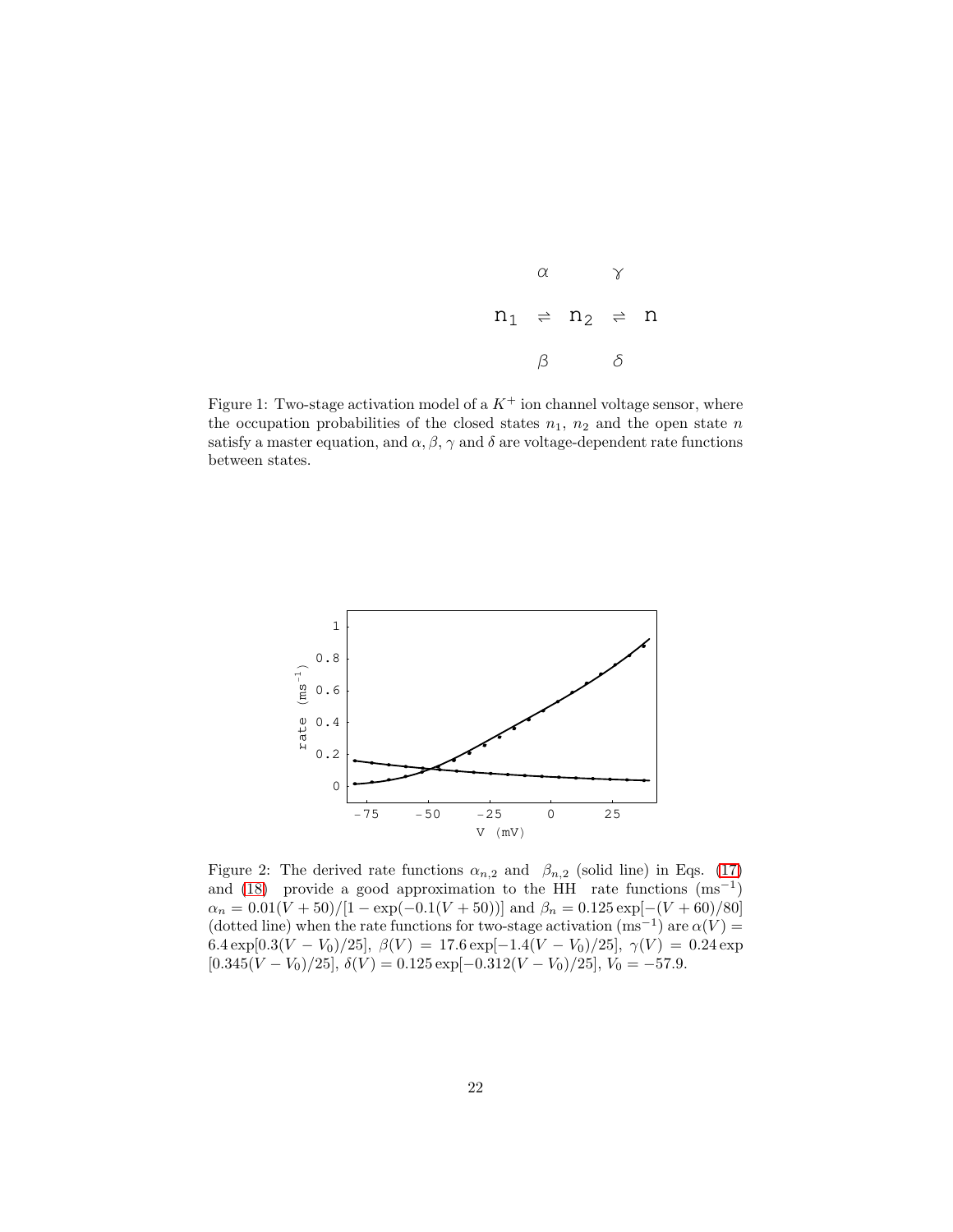

Figure 3: Survival probability of the state  $n(t)$  during a voltage clamp for a two-stage activation model of a  $K^+$  ion channel (solid line) and for the HH squid axon model (dotted line) during (a) activation and (b) deactivation (see Fig. 2).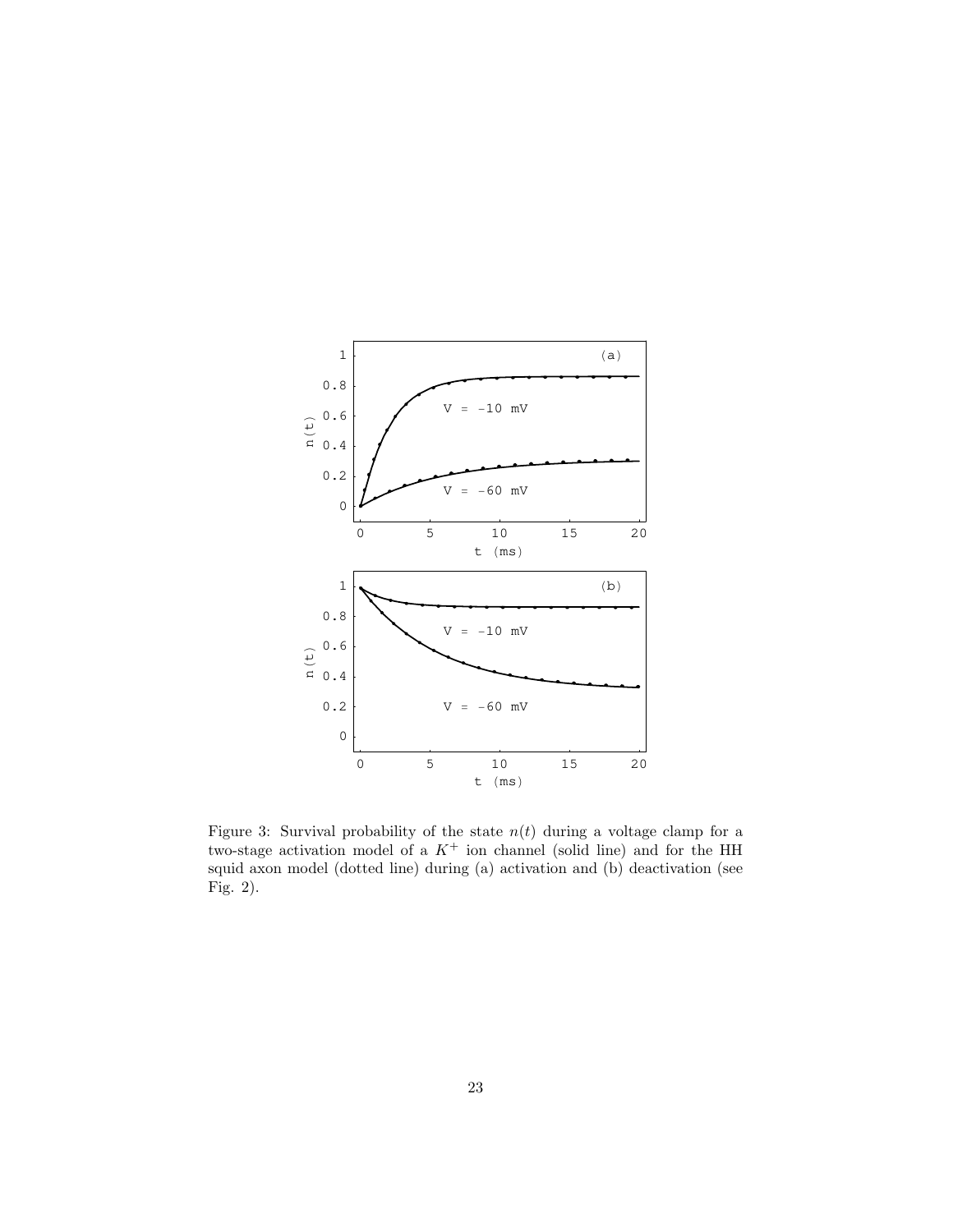

Figure 4: The derived rate functions  $\alpha_{n,2}$  and  $\beta_{n,2}$  (solid line) in Eqs. [\(15\)](#page-5-4) and [\(16\)](#page-5-5) are calculated for the rate functions determined experimentally for the *Shaker* K<sup>+</sup> ion channel [\[11\]](#page-19-10)  $\alpha(V) = 1.1 \exp(0.25V/25)$ ,  $\beta(V) =$  $0.37 \exp(-1.6 V/25), \; \gamma(V) \; = \; 2.8 \exp(0.32 V/25), \; \delta(V) \; = \; 0.021 \exp(-1.1 V/25)$  $(ms^{-1})$ , and may be approximated by the rate functions  $\alpha_H = 0.019(V +$  $(45.8)/(1 - \exp[-0.15(V + 45.8)])$  and  $\beta_H = 0.135 \exp[-0.052(V + 45.8)]$  for single transition activation (dotted line).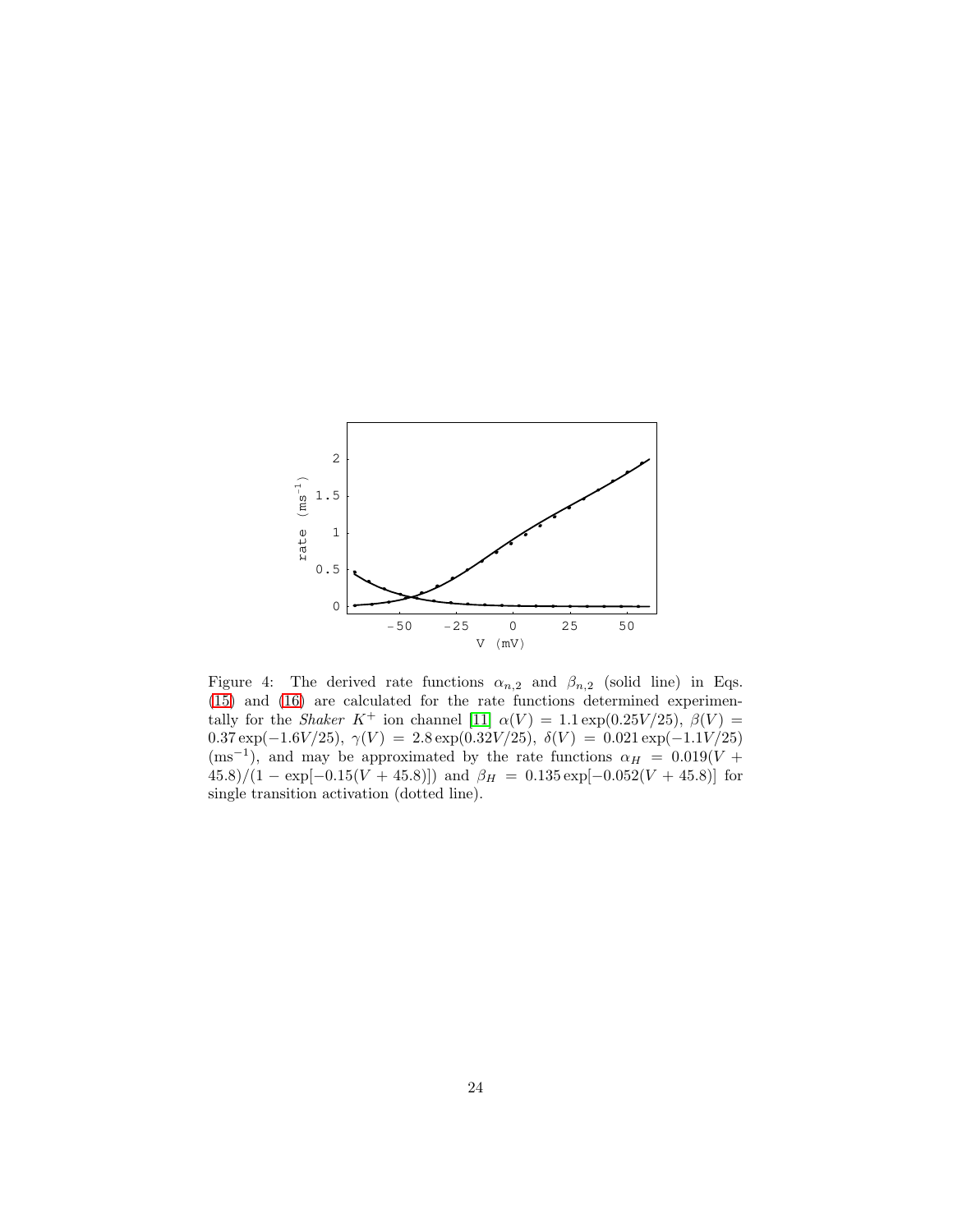

Figure 5: Survival probability of the state  $n(t)$  during a voltage clamp for a two-stage model of a K channel (solid line) and HH model (dotted line) during (a) activation and (b) deactivation, for the rate functions of Fig. 4, and (c) activation when  $\beta(V)$  and  $\gamma(V)$  are increased by a factor of 3, and the rate functions  $\alpha_H = 0.02(V + 45.8)/(1 - \exp[-0.15(V + 45.8)])$  and  $\beta_H = 0.12 \exp[-0.057 (V + 45.8)].$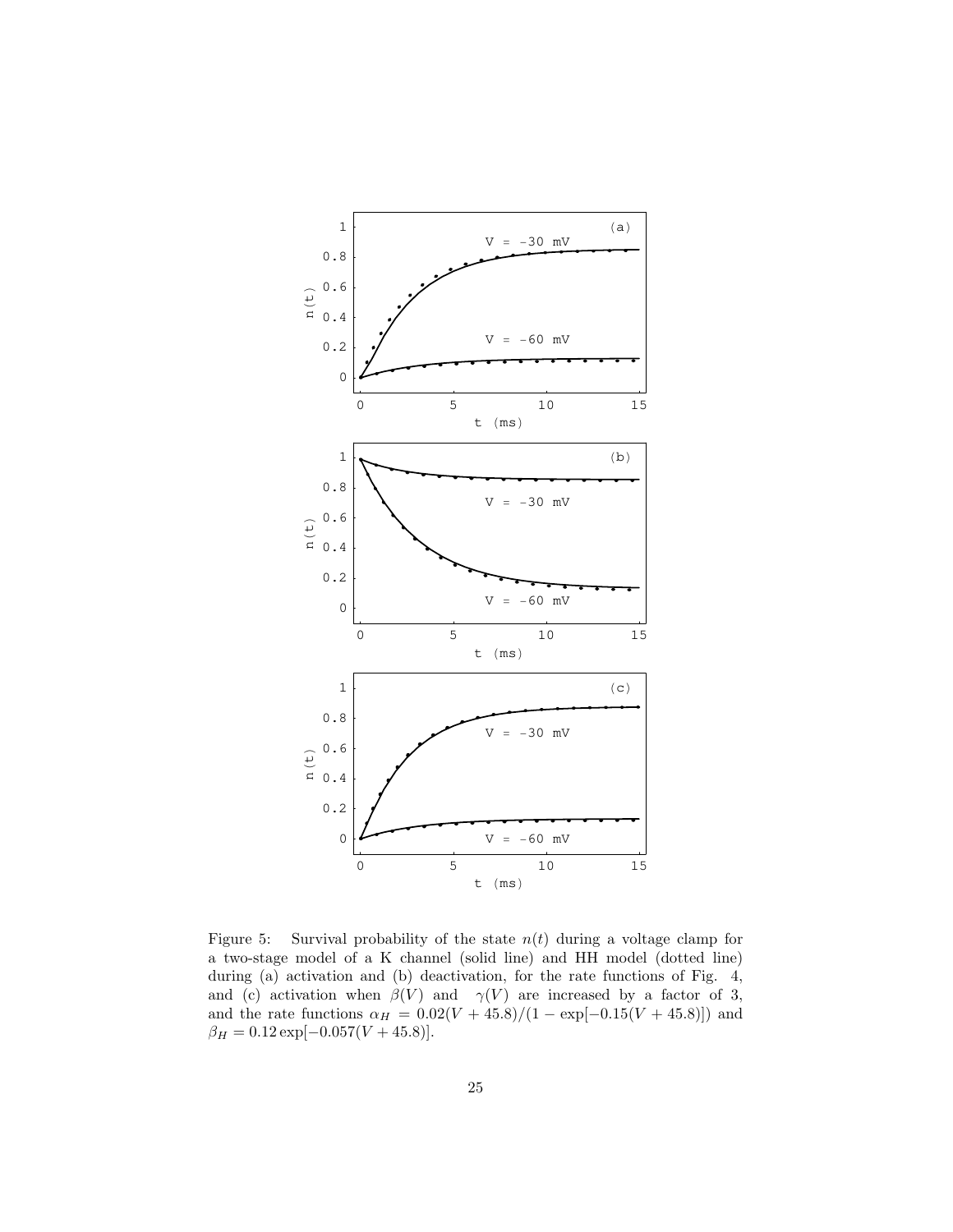|           | $\alpha_1$ and $\alpha_2$                                                                                                                                         | $\alpha_2$ | $\alpha$ 3 |  |
|-----------|-------------------------------------------------------------------------------------------------------------------------------------------------------------------|------------|------------|--|
|           | $\, {\rm n}_1 \, \, \, \rightleftharpoons \, \, \, {\rm n}_2 \, \, \, \, \rightleftharpoons \, \, \, {\rm n}_3 \, \, \, \, \rightleftharpoons \, \, \, {\rm n}_1$ |            |            |  |
| $\beta_1$ |                                                                                                                                                                   | $\beta_2$  | $\beta_3$  |  |

Figure 6: Three-stage activation model of a  $K^+$  ion channel voltage sensor, where the occupation probabilities of the closed states  $n_1$ ,  $n_2$  and  $n_3$  and the open state *n* satisfy a master equation, and  $\alpha_i$ ,  $\beta_i$  for  $i = 1$  to 3 are voltagedependent rate functions between states.



Figure 7: The derived rate functions  $\alpha_{n,2}(V)$  and  $\beta_{n,2}(V)$  are calculated for a two-stage  $K^+$  channel (solid line), where  $\alpha(V) = 1.1 \exp(0.25V/25)$ ,  $\beta(V) =$ 1.48  $\exp(-1.6V/25)$ ,  $\gamma(V) = 11.2 \exp(0.32V/25)$ ,  $\delta(V) = 0.021 \exp(-1.1V/25)$  $(ms^{-1})$ , and  $\alpha_{n,3}(V)$ ,  $\beta_{n,3}(V)$  are calculated for a three-stage  $K^+$  ion channel (dotted line) where the rate functions  $\alpha_1(V) = 1.1 \exp(0.25V/25), \alpha_2(V) =$  $44.8 \exp{(0.48 \text{ V}/25)}, \alpha_3(V) = 11.2 \exp{(0.32 V/25)}, \beta_1(V) = 3.0 \exp(-0.7 V/25),$  $\beta_2(V) = 12.0 \exp(-0.7V/25), \beta_3(V) = 0.021 \exp(-1.1V/25).$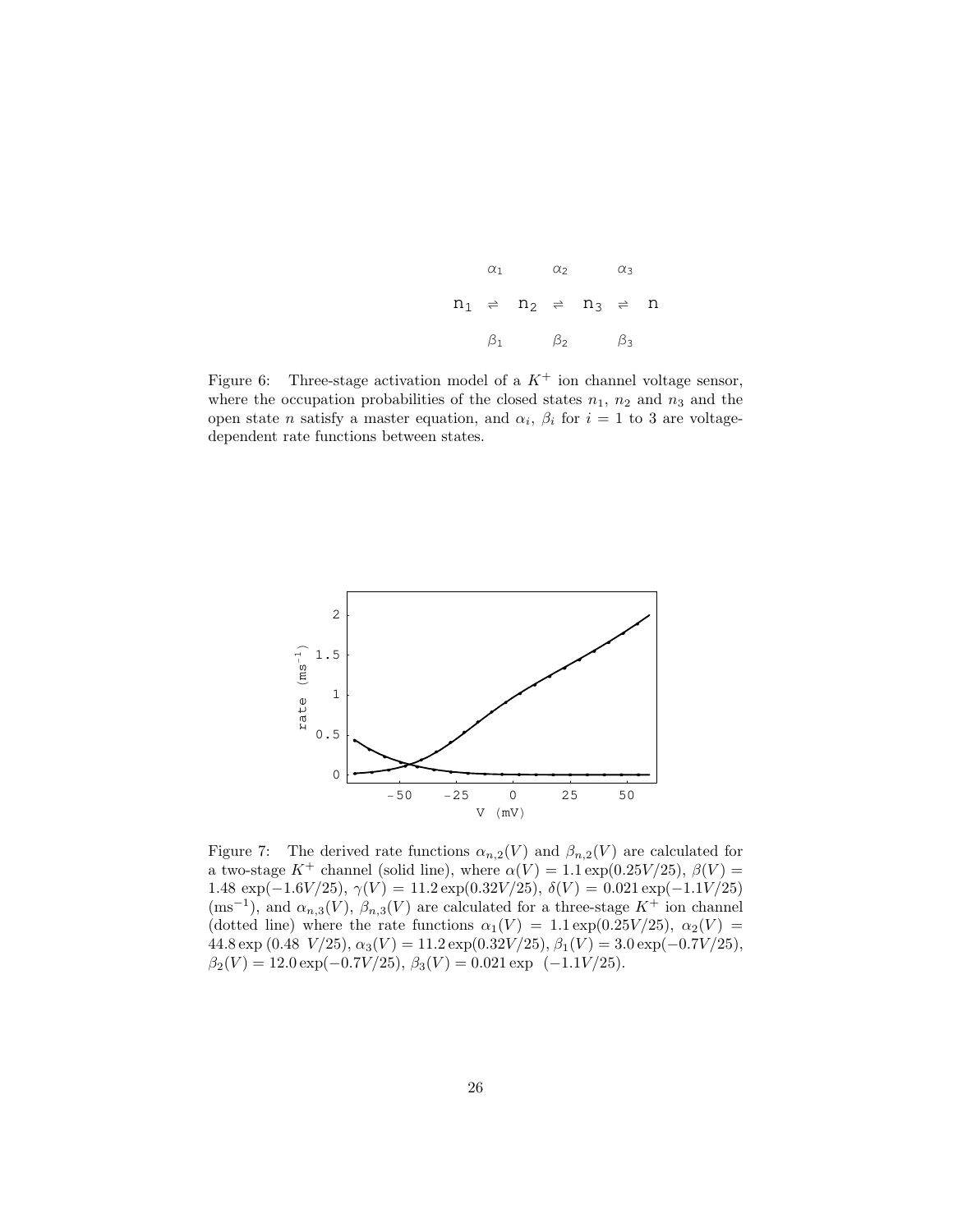

Figure 8: Survival probability of the state  $n(t)$  during a voltage clamp for a two-stage (solid line) and three-stage (dotted line) model of activation of a  $K^+$ ion channel voltage sensor during (a) activation and (b) deactivation, for the rate functions of Fig. 7.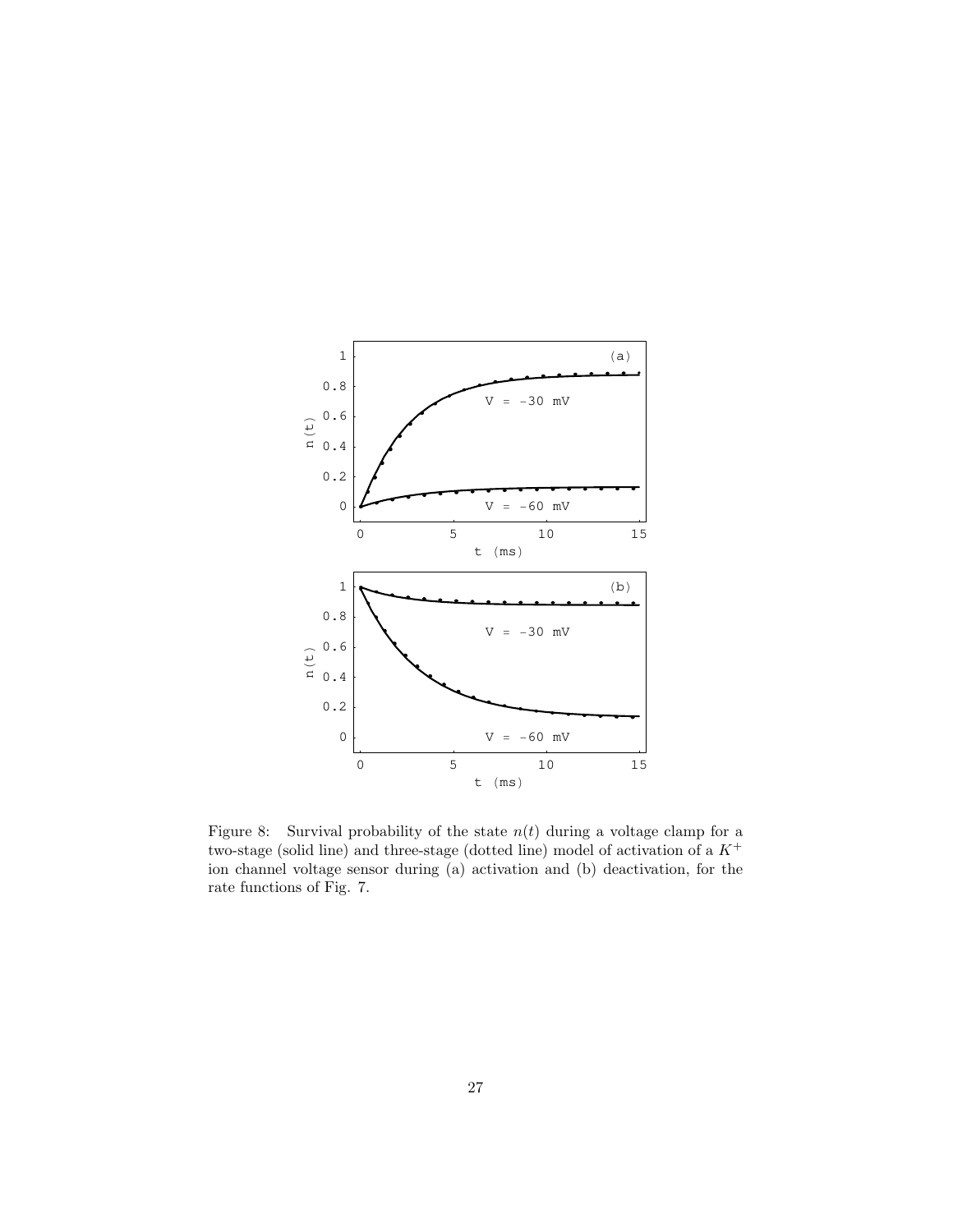

Figure 9: The limit cycle solution of Eqs. [\(38\)](#page-9-0) - [\(40\)](#page-9-1) (solid line) may be approximated by the solution of Eqs. [\(14\)](#page-5-3), [\(17\)](#page-5-0), [\(18\)](#page-5-0) and [\(38\)](#page-9-0) (dotted line) when  $\beta \gg \delta$ , and  $\alpha \gg \gamma$ . The rate functions  $\alpha(V) = 6.4 \exp[0.3(V - V_0)/25]$ ,  $\beta(V) = 17.6 \exp[-1.4(V - V_0)/25], \gamma(V) = 0.24 \exp[0.345(V - V_0)/25], \delta(V) =$ 0.125 exp [-0.312( $V - V_0$ )/25],  $\overline{g}_K = 34 \text{ mS/cm}^2$ ,  $\overline{g}_{Na} = 15 \text{ mS/cm}^2$ ,  $\overline{g}_L = 0.1$ mS/cm<sup>2</sup>,  $V_K = -72$  mV,  $V_{Na} = 55$  mV,  $V_L = -49.4$  mV,  $I = 92 \mu A/cm^2$ ,  $V_0 = -57.9, z_m = 1.3, V_m = 58.$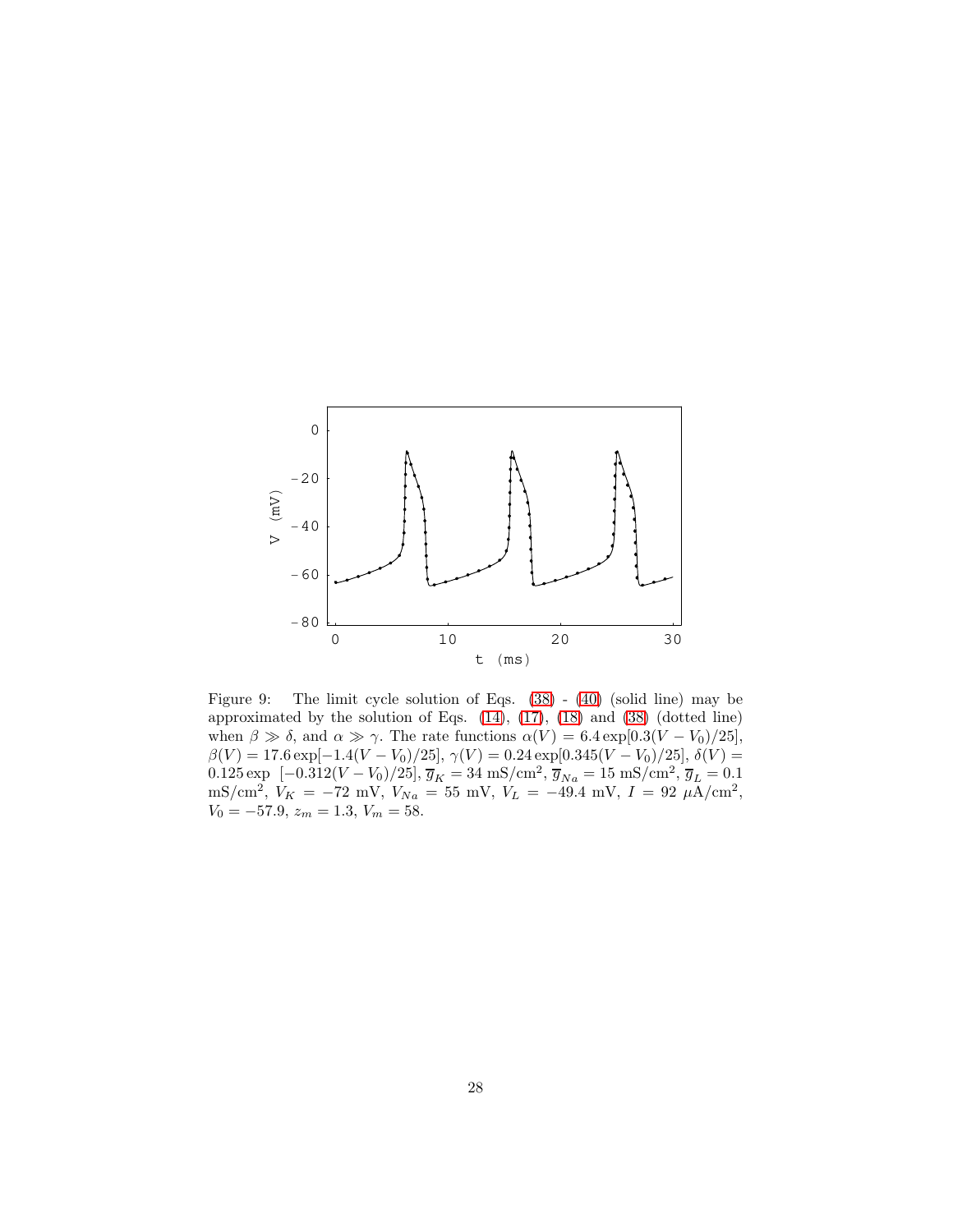

Figure 10: The bifurcation diagram for Eqs. [\(38\)](#page-9-0) - [\(40\)](#page-9-1), when  $\beta \gg \delta$  and  $\alpha \gg \gamma$ , represents the extremal values for the stable periodic solutions (thick solid line), unstable periodic solutions (thick dashed line), and the subcritical bifurcation points HB1 and HB2 at the intersection between stable stationary points (thin solid line) and unstable stationary points (thin dashed line) - see Fig. 9 for a limit cycle solution.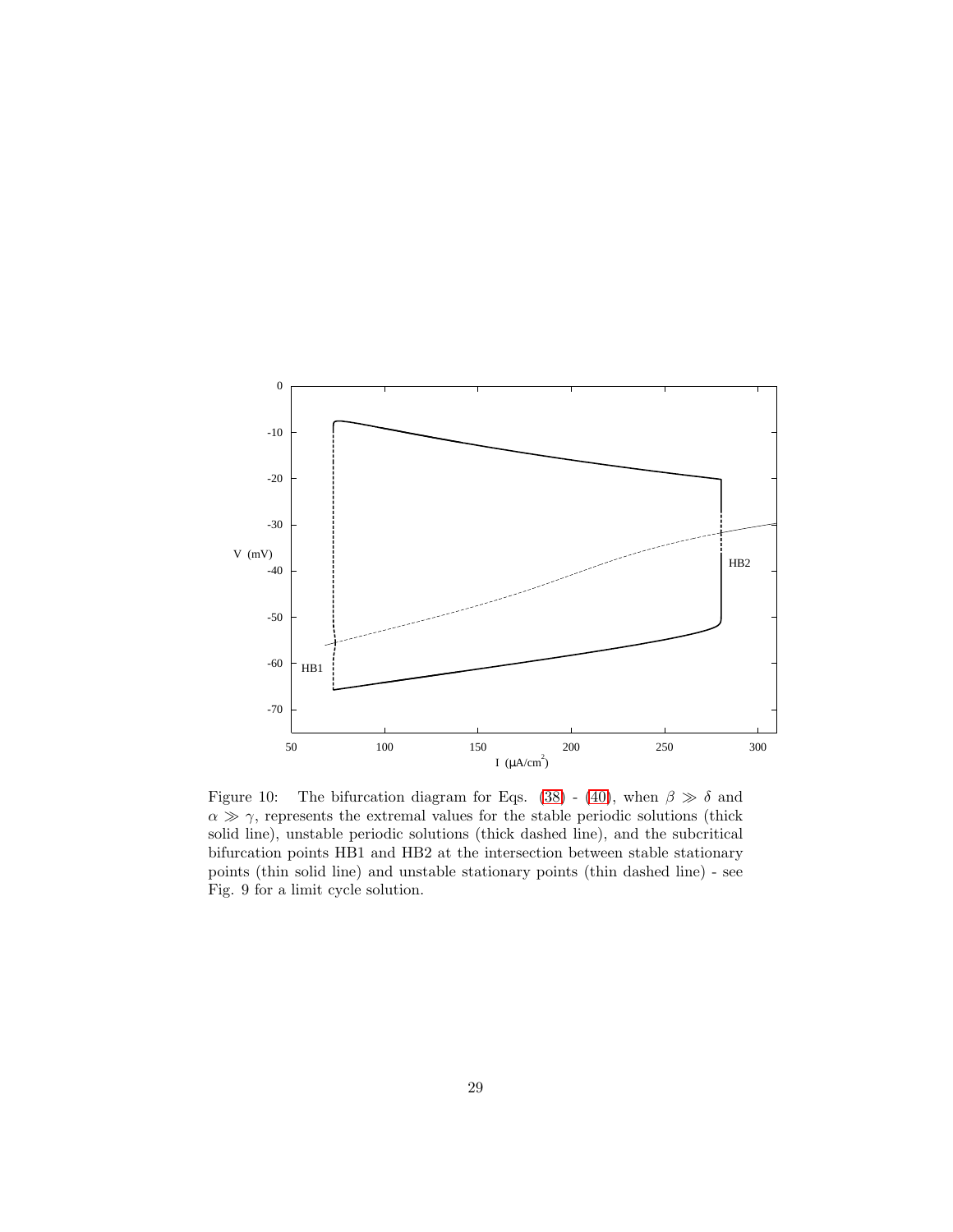

Figure 11: The limit cycle solution of Eqs. [\(38\)](#page-9-0) - [\(40\)](#page-9-1) (solid line) may be approximated by the solution of Eqs. [\(14\)](#page-5-3), [\(38\)](#page-9-0), [\(42\)](#page-10-0) and [\(43\)](#page-10-0) (dotted line) when  $\beta \gg \delta$ , and  $\gamma \gg \alpha$ . The rate functions  $\alpha(V) = 1.1 \exp(0.25V/25)$ ,  $\beta(V) =$ 1.1 exp(-1.6V/25),  $\gamma(V) = 8.4 \exp(0.32V/25)$ ,  $\delta(V) = 0.021 \exp(-1.1V/25)$ ,  $\overline{g}_K = 17 \text{ mS/cm}^2, \ \overline{g}_{Na} = 9 \text{ mS/cm}^2, \ \overline{g}_L = 0.1 \text{ mS/cm}^2, \ V_K = -81 \text{ mV},$  $V_{Na} = 46$  mV,  $V_L = -58.4$  mV,  $I = 13 \mu A/cm^2$ ,  $z_m = 1.5$ ,  $V_m = 51.9$ .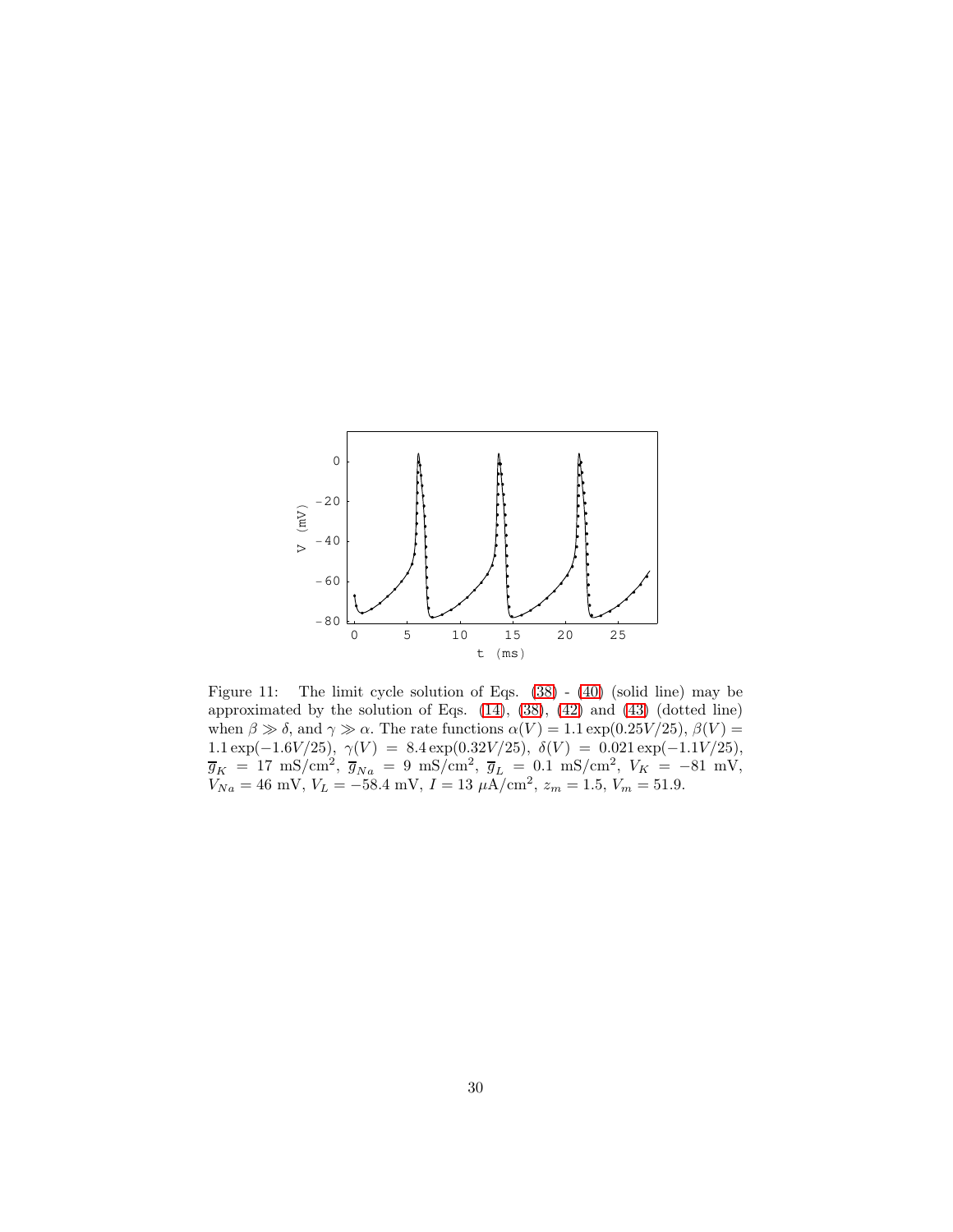

Figure 12: The bifurcation diagram for Eqs. [\(38\)](#page-9-0) - [\(40\)](#page-9-1), when  $\beta \gg \delta$  and  $\gamma \gg \alpha$ , where the subcritical (HB1) and supercritical (HB2) bifurcation points are at the junction between stable stationary points (thin solid line) and unstable stationary points (thin dashed line) - see Fig. 11 for a limit cycle solution.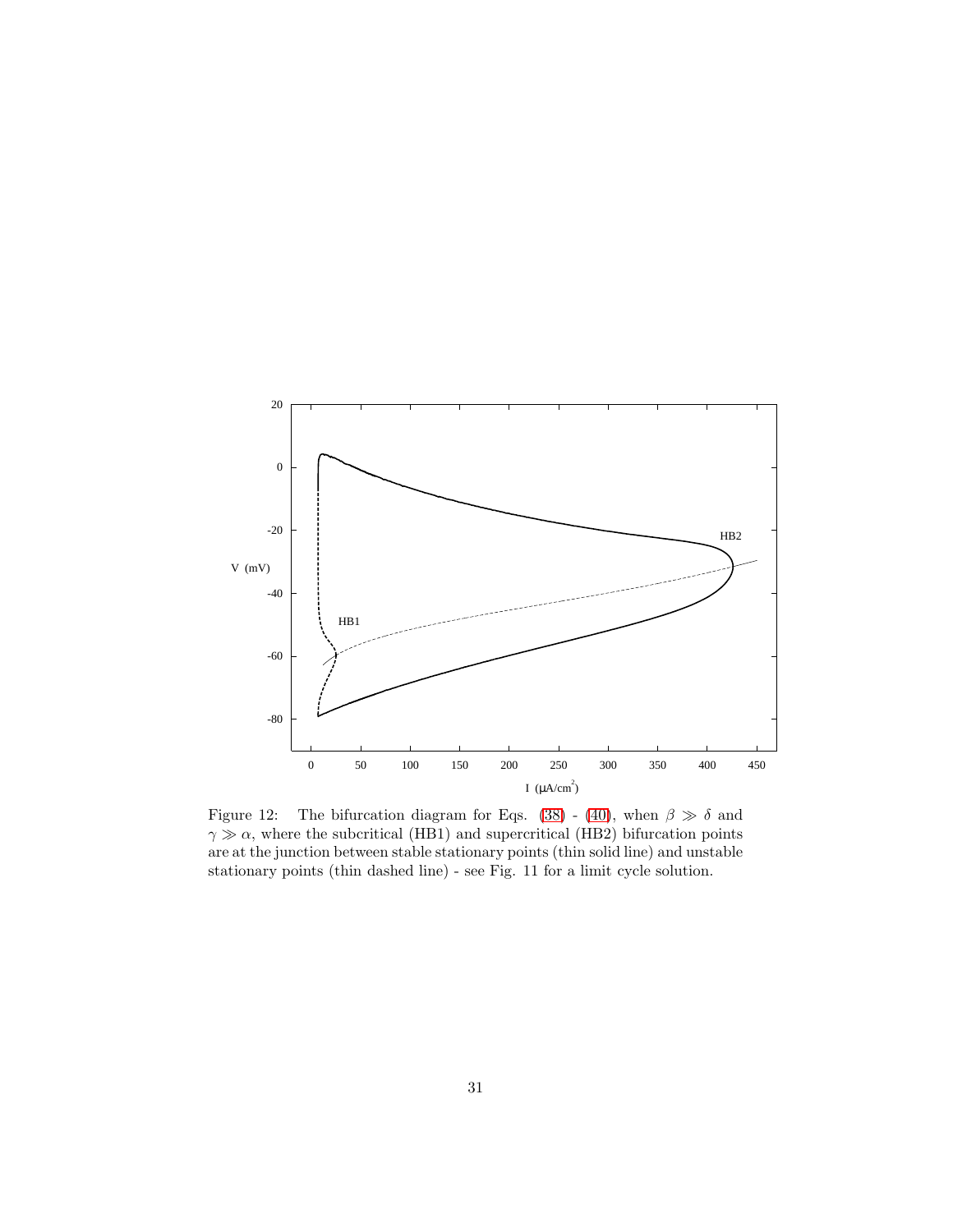

Figure 13: The bifurcation diagram for Eqs. [\(38\)](#page-9-0) and [\(39\)](#page-9-2) where  $\beta \ll \delta$  and  $\alpha \ll \gamma$ , the slow variable  $n_1$  is treated as a parameter in the (V, n) subsystem (red and blue line), and the  $V$  vs  $n_1$  projection is computed from Eqs. [\(38\)](#page-9-0) - [\(40\)](#page-9-1) (solid line). For  $n_1$  less than 0.48, the stationary point is stable but for  $n_1$  above this value, it is unstable. The rate functions are  $\alpha(V) = 0.17 \exp(0.5V/25)$ ,  $\beta(V) = 0.02 \exp(-V/25), \gamma(V) = 2.8 \exp(0.45 V/25), \delta(V) = 0.44 \exp(-V/25),$  $\alpha_m(V)$  and  $\beta_m(V)$  defined by Eq. [\(41\)](#page-9-3),  $V_m = 45, \overline{g}_K = 36$  mS/cm<sup>2</sup>,  $\overline{g}_{Na} = 12$ mS/cm<sup>2</sup>,  $\overline{g}_L = 0.4$  mS/cm<sup>2</sup>,  $V_K = -90$  mV,  $V_{Na} = 70$  mV,  $V_L = -70$  mV,  $I = 236 \ \mu A / \text{cm}^2$ .